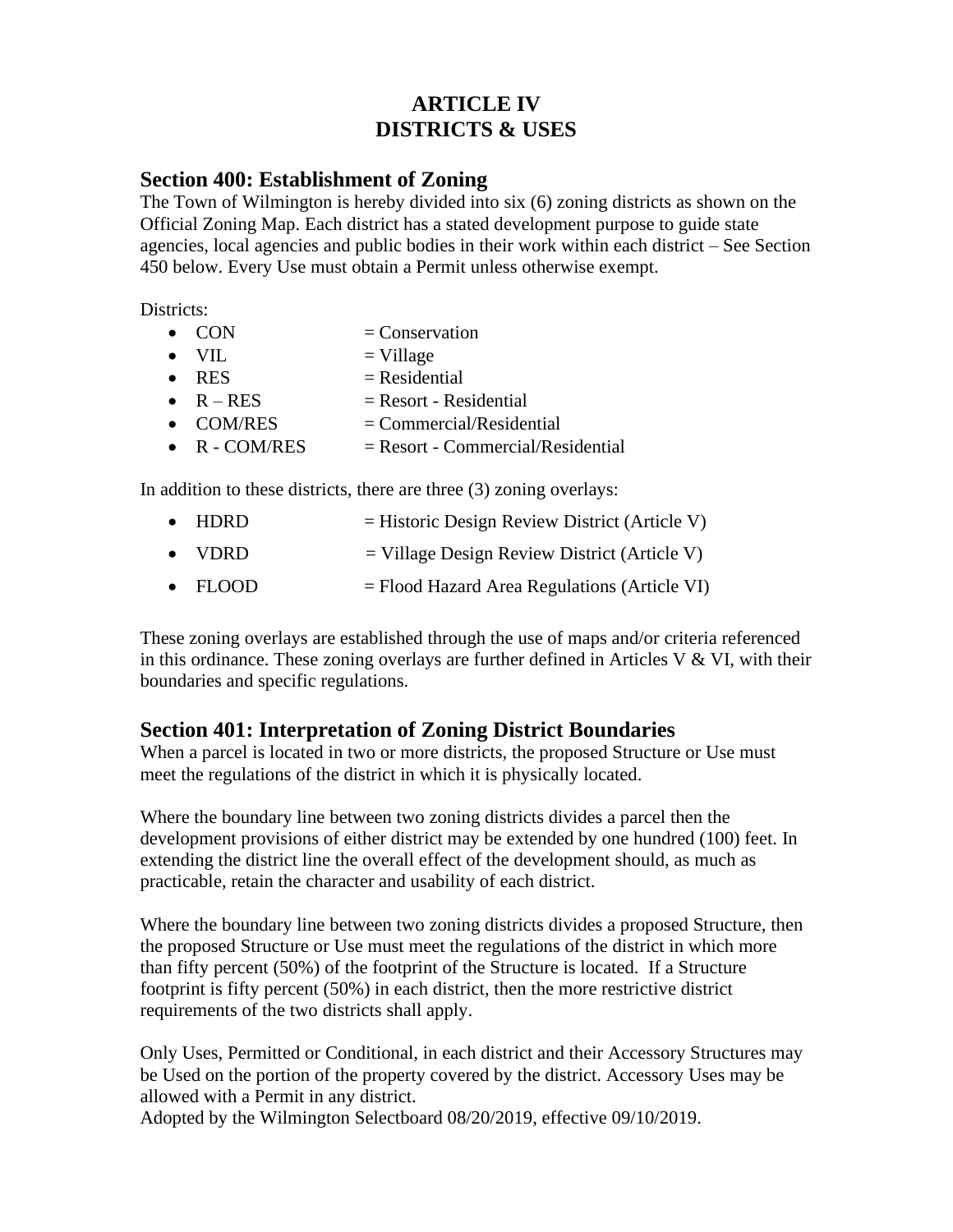# **Section 410: Non-Zoned Land**

Any area not presently zoned, through inadvertence or otherwise, shall be considered to be in the most restrictive district immediately adjoining it.

### **Section 420: Uses**

Each district has defined "Uses" which may be:

- 1. Allowed: Not requiring a zoning Permit
- 2. Permitted: Requiring a zoning Permit, unless specifically exempted
- 3. Conditional: Requiring a Development Review Board written decision and approval and a zoning Permit
- 4. Secondary: An additional Use to the Primary Use, requiring a Development Review Board written approval and a zoning Permit
- 5. Not Allowed: A prohibited Use

### **Section 421: Uses and Structures Allowed without a Zoning Permit**

Uses and Structures allowed without a Permit or Development Review Board written decision and approval include:

- A. Agriculture or Silviculture as defined in 24 V.S.A. § 4413(d) (Primary or Accessory Structure/Use)
- B. Small Structures of one hundred fifty (150) square feet or less
- C. Bus Shelters
- D. Home Occupations as defined in Section 460, 461, and 462.
- E. Recreation, Outdoor.

### **Section 422: Permitted Uses**

A Permitted Use is, in any district, a Use that is allowed only through issuance of a Permit by the Zoning Administrator.

### **Section 423: Conditional Uses**

A Conditional Use is, in any district, a Use that is allowed by a Development Review Board written decision and approval followed by issuance of a zoning Permit by the Zoning Administrator.

### **Section 424: Secondary Uses**

In order to provide for limited, sensible, mixed Use of properties within the community, Secondary Uses are allowed as Conditional Uses in those zoning districts that allow only one principal building and one principal Use on a Lot. Home Business and Home Industry are considered Secondary Uses. In order for a Use to be allowed as a Secondary Use, it must meet the Conditional Use standards of Article VII Sections 710, 720, 730, 731, 732, 740, 741 and 742, as well as the following standards:

- A. The Use must be allowed in the district as a Permitted Use, a Conditional Use, or a Use Not Provided For in the list of Uses.
- B. The Use must meet all requirements as specified in the district and this ordinance.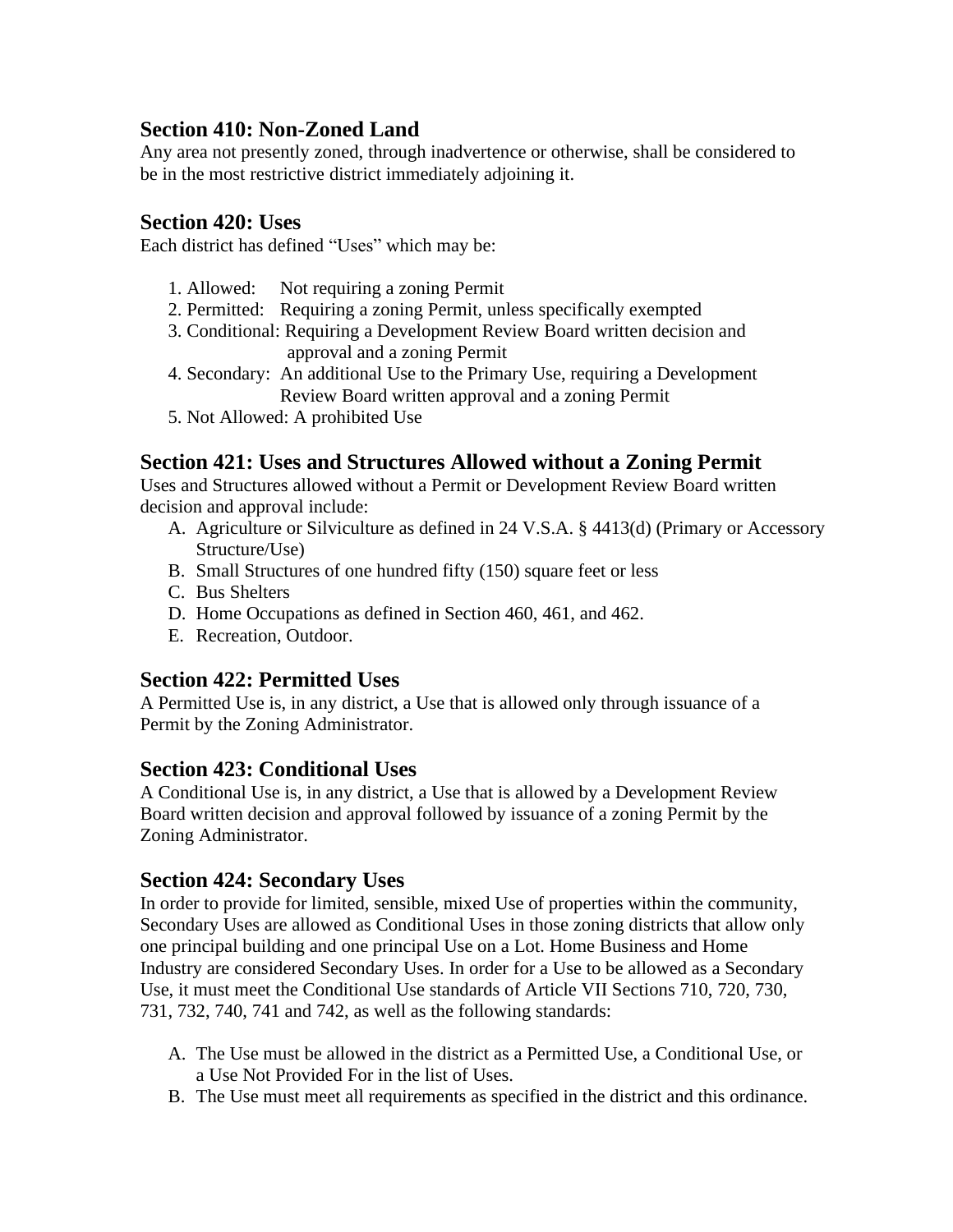- C. Where the standards for the Secondary Use are more restrictive than those for the Primary Use, the more restrictive standards shall be met.
- D. Conditional Use written decision and approval must be obtained from the Development Review Board for the addition of any Secondary Use. The Development Review Board may review the Use of the entire site when the Primary Use is also a Conditional Use.

### **Section 425: Uses Not Allowed**

Except as protected by Vermont law as an Agricultural Use or an Accessory Agricultural Use licensed or Permitted under 10 VA 1021(f) and 1259(f) and 6 V.S.A. 4810, including but not limited to a Slaughterhouse, Agricultural:

In all districts the following Uses are not allowed:

Manufacturing, operation of, processing of or a commercial operation involving or providing bulk storage of:

- A. Ammonia
- B. Asphalt
- C. Blast furnaces
- D. Chlorine
- E. Concentrated animal feeding
- F. Dumps (except municipally operated sanitary landfill or transfer stations)
- G. Explosives
- H. Fertilizer (except for organic compost)
- I. Gas
- J. Hide tanning or curing
- K. Machinery wrecking
- L. Petroleum
- M. Products producing toxic environmental runoff or emissions
- N. Rendering
- O. Rubber
- P. Slaughterhouses Commercial (See Definitions, Slaughterhouse, Commercial)
- Q. Smelters
- R. Wind energy Commercial facilities of any size (See Article VII, Section 732 (K) for Small Wind Turbine provisions.)

# **Section 426: Uses Not Provided For**

Any legal Use not listed or not defined herein that does not appear on the list of Uses Not Allowed (see Section 425 of this ordinance) may be approved as a Conditional Use upon a finding by the Development Review Board that such Use is of the same general character as those Permitted or Conditional Uses within the district and will not be detrimental to other Uses within the district or to the adjoining land Uses.

# **Section 430: Nonconformities** (See 24 V.S.A. § 4412 (7))

A Nonconforming Structure, Lot and/or Use is a Structure, part of a Structure, a Lot (or parcel), and/or a Use that does not comply with the present ordinance, but which was developed legally in conformance with the ordinance in effect that the time it was created or established. This includes: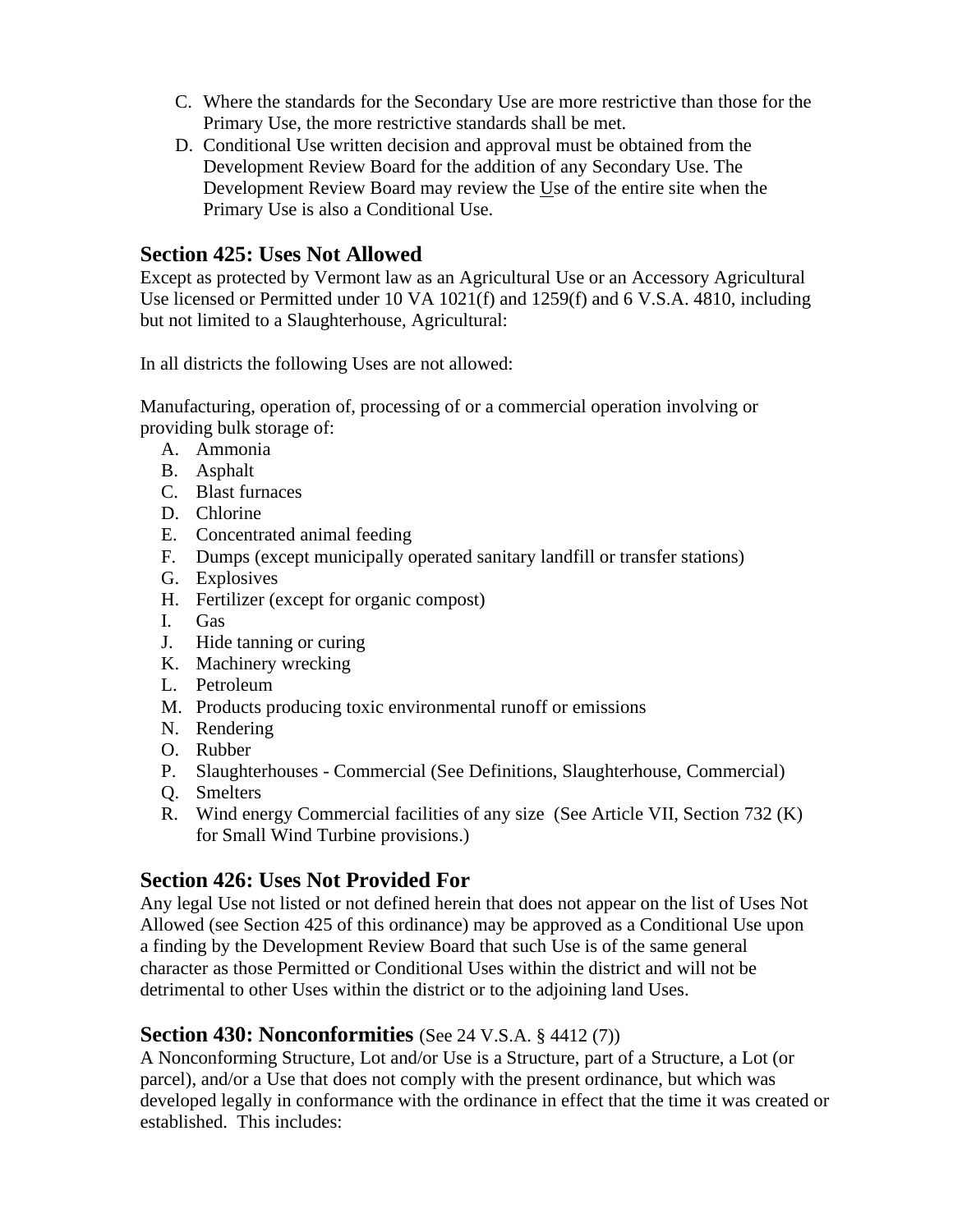- A. Structures, Lots and/or Uses improperly authorized as a result of error by the Zoning Administrator. [See 24 V.S.A. §§ 4303(13) and 4412(7)].
- B. All Structures, parts of Structures, Lots and/or Uses existing prior to January 26, 1968, when the first Wilmington zoning ordinance was adopted.

See Definitions and Section 705-709 for information on changes to Legal Nonconforming Structures, Lots and Uses.

# **Section 440: Districts and District Requirements**

For the Districts of the town:

- Conservation
- Village
- Residential
- Resort Residential
- Commercial/Residential
- Resort Commercial/Residential
- Design Review Districts Overlay Districts
- Flood Hazard District An Overlay District

This section provides a description of:

- A.The purpose of the district
- B. Features of the district
- C. Permitted Uses in the district (those requiring a zoning Permit)
- D.Conditional Uses in the district (those requiring Development Review Board written decision and approval)
- E. Allowed Uses in the district (those not requiring a zoning Permit or Development Review Board written decision and approval)
- F. Any special development incentives in the district
- G. A chart outlining development requirements of the district for:
	- 1. Density limits (how many Structures are allowed based on Lot acreage)
	- 2. Structures or Uses per Lot
	- 3. Maximum number of principle Structures or Uses allowed
	- 4. Minimum Lot Size (how big the Lot must be)
	- 5. Minimum Frontage (how many feet of the Lot must "front" a legal source of access)
	- 6. Minimum Depth (how many feet the sides of the Lot must be "deep" from the front.
	- 7. Structure Height Maximum (how tall a Structure may be)
	- 8. Setback Front (how many feet a Structure must be from the access road or right-of-way
	- 9. Setback Side/Rear (how many feet a Structure must be from a side or rear property line

# **Section 441: Height Limitations**

Nonconforming Structures and Land Development to Nonconforming Lots shall not exceed thirty (30) feet to the highest point of the ridge line. (See Section 705 – 709 for Nonconforming Structures, Lots and/or Uses) Nonconforming Structures and Land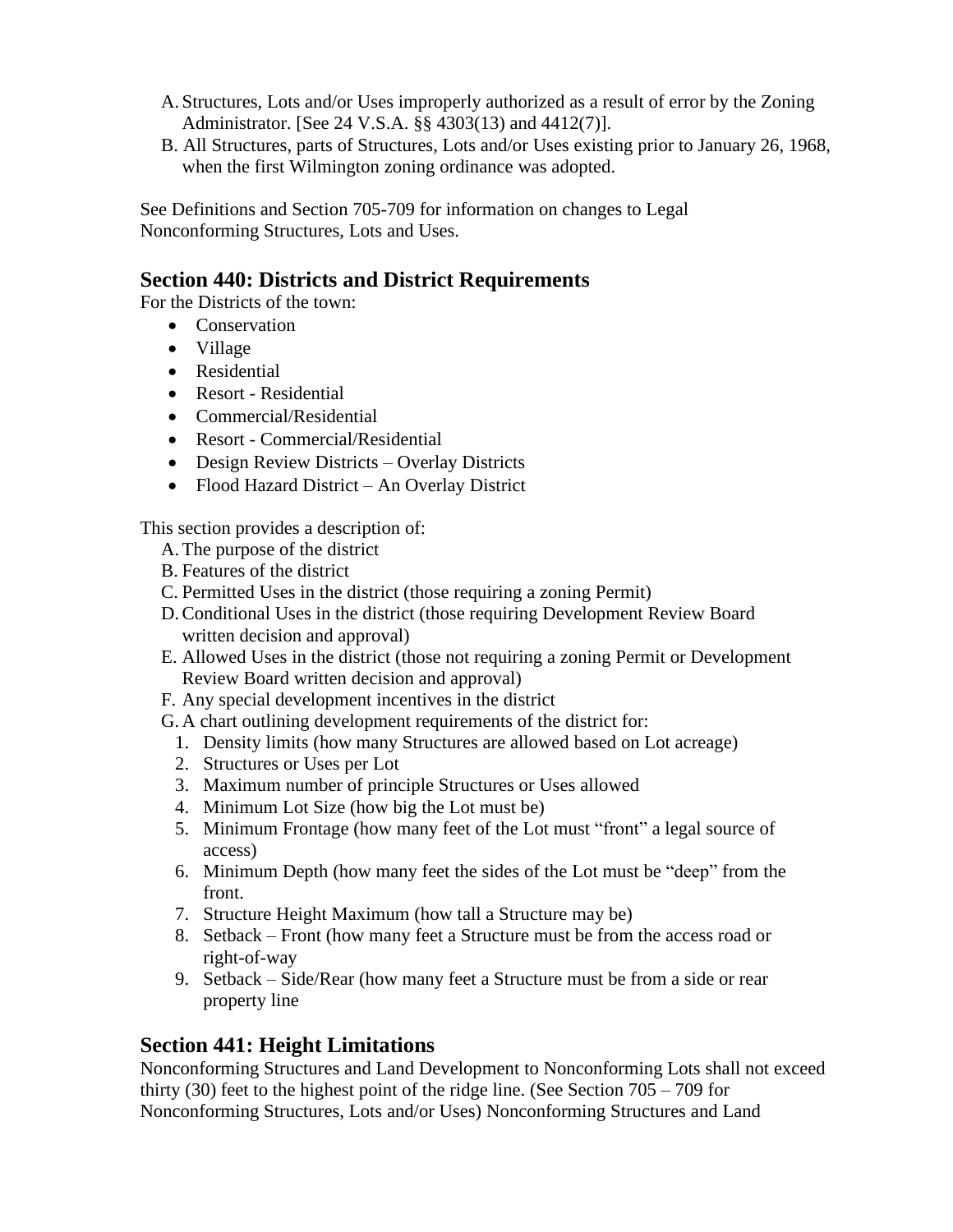Development of Nonconforming Lots are not eligible for Height Limitation Exceptions – Review Options under Section 442 of this ordinance or for Waivers under Section 231 of this ordinance.

For all other Land Development:

No Structures shall exceed thirty-eight (38) feet to the highest point of the ridge line. (See District requirements of Section 450.)

All proposed Land Development of a Structure exceeding thirty-eight (38) feet to the highest point of the ridge line is eligible for a Height Limitation Exception if, in the opinion of the Development Review Board, the proposed Structure meets the requirements of Section 442, Height Limitation Exceptions – Review Options. Nonconforming structures and Land Development of Nonconforming Lots are not eligible for Height Limitation Exceptions – Review Options under Section 442 of this ordinance.

All proposed Land Development of a Structure exceeding twenty-four (24) feet to the eave line is subject to the written decision and approval of the Development Review Board. Adequate fire protection and safety shall be addressed by Development Review Board written decisions and approvals for all Structures exceeding twenty-four (24) feet to the eave line. Explanation of the need for Fire Consideration on Heights over 24 feet to the Eave: According to the Wilmington Fire Chief, as of 03/23/15 Wilmington Fire Department has a 35' ladder that can reach up to 24 feet on a building. With an eave line height of 24 feet they can then get on the roof with other equipment to fight a fire, regardless of the overall roof peak height. In some cases, a fire may break out in a manner such that the fire department may access a building from a window within 24 feet of the ground and access the roof from the interior. This may not be possible in some cases. In the interest of protecting Wilmington property owners, all properties should provide fire access to the roof within 24 feet of the ground level.

# **Section 442: Height Limitation Exceptions – Review Option**

The Development Review board may approve Structures exceeding this limit, other than Nonconforming Structures or Land Development to Non-Conforming Lots, if the Structure is found to be justified based on one of the following criteria:

- A. Lot characteristics, topographical conditions or other natural features, allowing the additional height to meet the safety and aesthetic intent of this ordinance, or
- B. The added height benefits the town and contributes to the character, historical, and scenic value of the neighborhood, town, and region.

Nonconforming structures and Land Development of Nonconforming Lots are not eligible for Height Limitation Exceptions – Review Options under Section 442 of this ordinance.

All exceptions to exceed the height limitation, except as defined in Section 443 below, shall require evidence of written approval from the Wilmington, VT Fire Department.

All applications for a Height Limitation Exception under this provision Section 442 shall be required to visually demonstrate for 2 weeks where and how high the proposed Structure would be. The demonstration may be by placing, in the proposed location at the proposed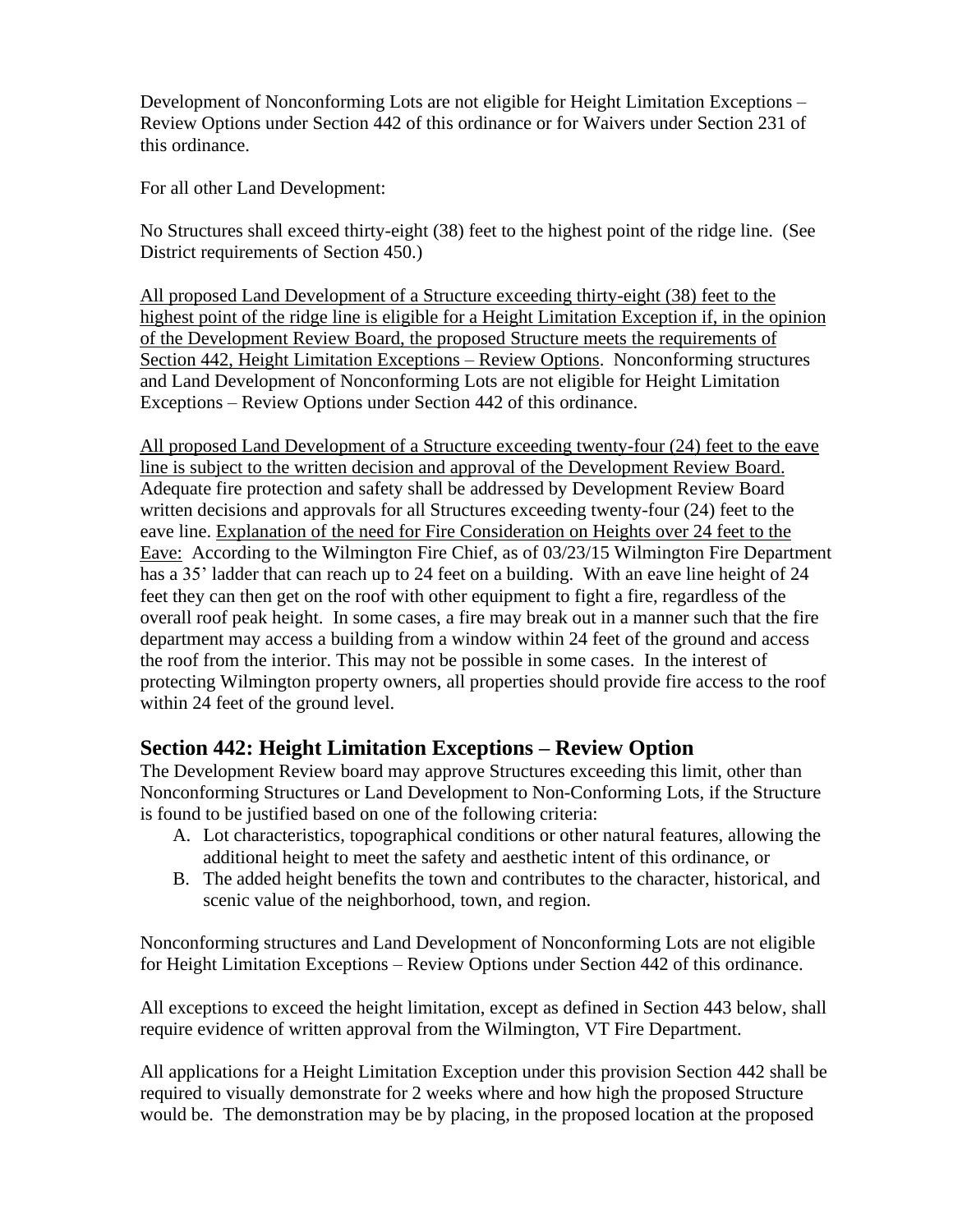maximum height, a pole with a colorful flag, floating large colorful balloons, or by some other easily visible landmark. Notice of such height limitation exception visual demonstration shall be provided to the public through normal hearing notice channels.

# **Section 443: Height Limitation Exceptions – Excluded Structures**

Exceptions to height limits are rooftop gardens, terraces, and similar features, ornamental and symbolic features of buildings and Structures, including chimneys, turrets, spires, steeples, cupolas, belfries and domes, where such features are not used for human occupancy or commercial identification. The feature will cover no more than 10% of the footprint of the building. In no case shall the height of any Structure exceed the limit Permitted by federal and state regulations regarding flight paths of aircraft.

# **Section 444: Calculation of Lot Dimensions and Setbacks**

All Lot dimensions including Lot size and Structure setbacks shall be calculated from the edge of any applicable road or right-of-way. In the case of a property line that may include a road or right-of-way, that portion of the property within the road or right-of-way shall not be considered in any dimensional calculations.

# **Section 445: Exceptions to Front Setback Requirements for Private Roads & Rights-of-Way**

Front setbacks from private roads and rights-of-way serving more than one house or commercial locations shall be a minimum of 20 feet from the edge of the right-of-way. (Note: A right-of-way line is not necessarily the edge of the traveled portion of the road.)

# **Section 446: Exception to Setback Requirements - Small Structures**

Small Structures as defined in Appendix III (see Structure, Small) have a zero setback and do not require a zoning Permit.

# **Section 447: Agricultural Exceptions**

Agricultural (Farm) Structures for an Agricultural Use or Accessory Agricultural Use licensed or Permitted by the State of Vermont under 10 VA 1021(f) and 1259(f) and 6 V.S.A. § 4810 and meeting the criteria outlined in 24 VSA § 4413(d)(1) do not require a Permit. While no Permit is required the applicant shall notify the Zoning Administrator of intent to build a qualified Agricultural Structure by submitting a plot plan showing property lines, all Structures on the Lot, setbacks and dimensions (pursuant to 24 VSA § 4413(d)(2).

# **Section 448: Community Facility Development Exceptions**

All Community Facility development is subject to the terms of this ordinance including the application, approval and Permitting by the Zoning Administrator and the written decision and approval of the Development Review Board, with the exception that, pursuant to 24 V.S.A. § 4413:

A. Zoning restrictions may not interfere with the municipality's intended functional Use, and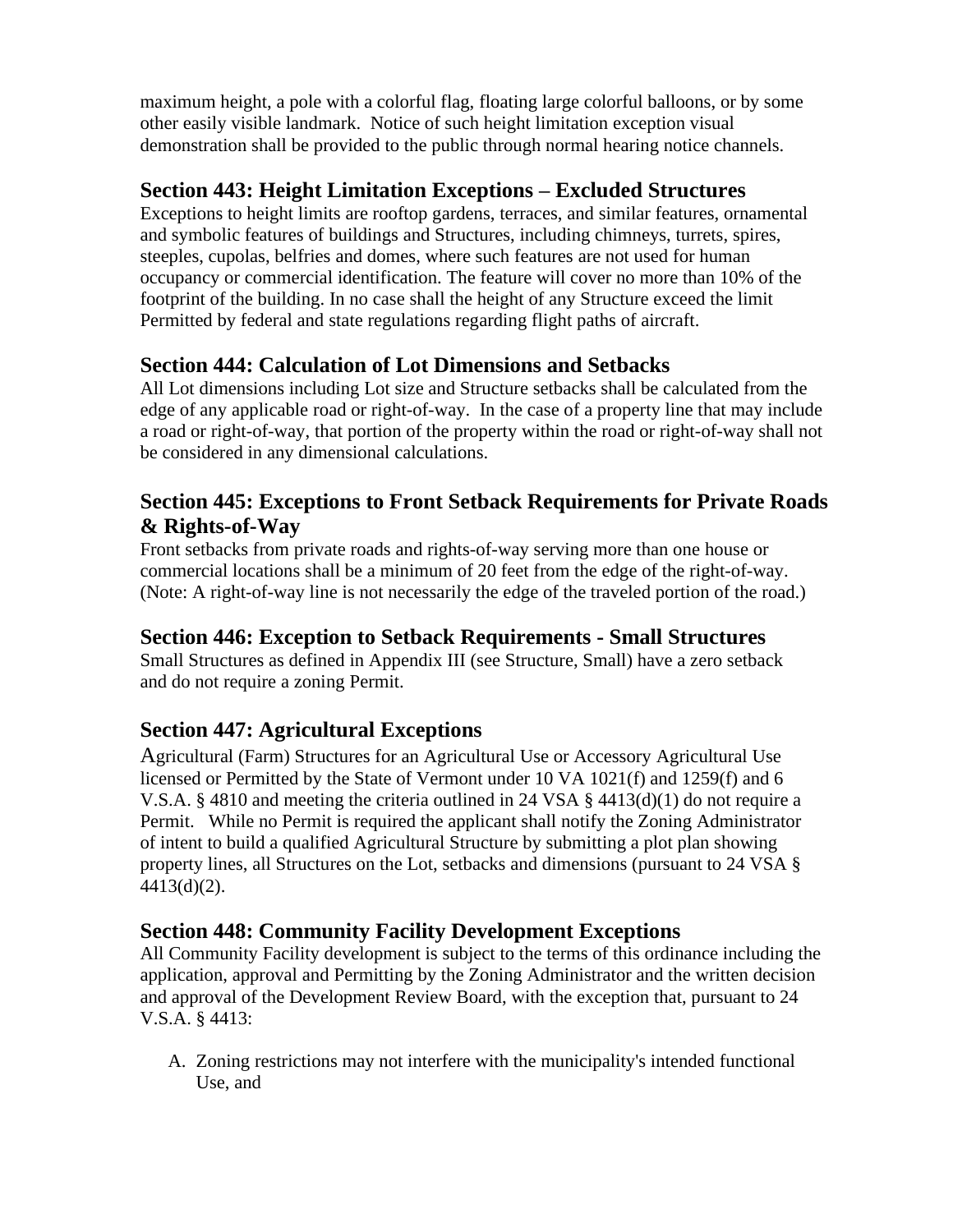B. Only those zoning restrictions of the following types may be applied: location, size, height, building bulk, yards, courts, setbacks, density of buildings, off-street parking, loading facilities, traffic, noise, lighting, landscaping and screening. Zoning provisions for other than these types of restrictions may not be applied to municipal projects.

Community Facility includes all development, including sidewalks, for the following Uses:

- 1) State or Community-owned and operated institutions and facilities.
- 2) Public and private schools and other educational institutions certified by the state department of education.
- 3) Churches and other places of worship, convents, and parish houses.
- 4) Public and private hospitals.
- 5) Regional solid waste management facilities for which a notice of intent to construct has been received under 10 V.S.A. § 248.

### **Section 450: District Purposes and Descriptions**

#### **A. Conservation District (CON)**

- 1. Purpose: To protect the undeveloped nature of those forest lands that provide scenic and recreational opportunities, public water supply, watershed protection, flood storage, fish and wildlife habitat, and timber production.
- 2. Description: These lands are primarily publicly-owned lands including the Green Mountain National Forest and privately owned utility lands with conservation easements pursuant to the Federal Energy Regulatory Commission (FERC) settlement agreement, except for those lands located within the Village District boundary.
- 3. Permitted Uses, Conservation District: (Requiring a zoning Permit)
	- Accessory Use
	- Boundary Line Adjustment
	- Subdivision of Land, five or fewer Lots
	- Temporary Retail Stand
	- Utility Facility
	- Wildlife Refuge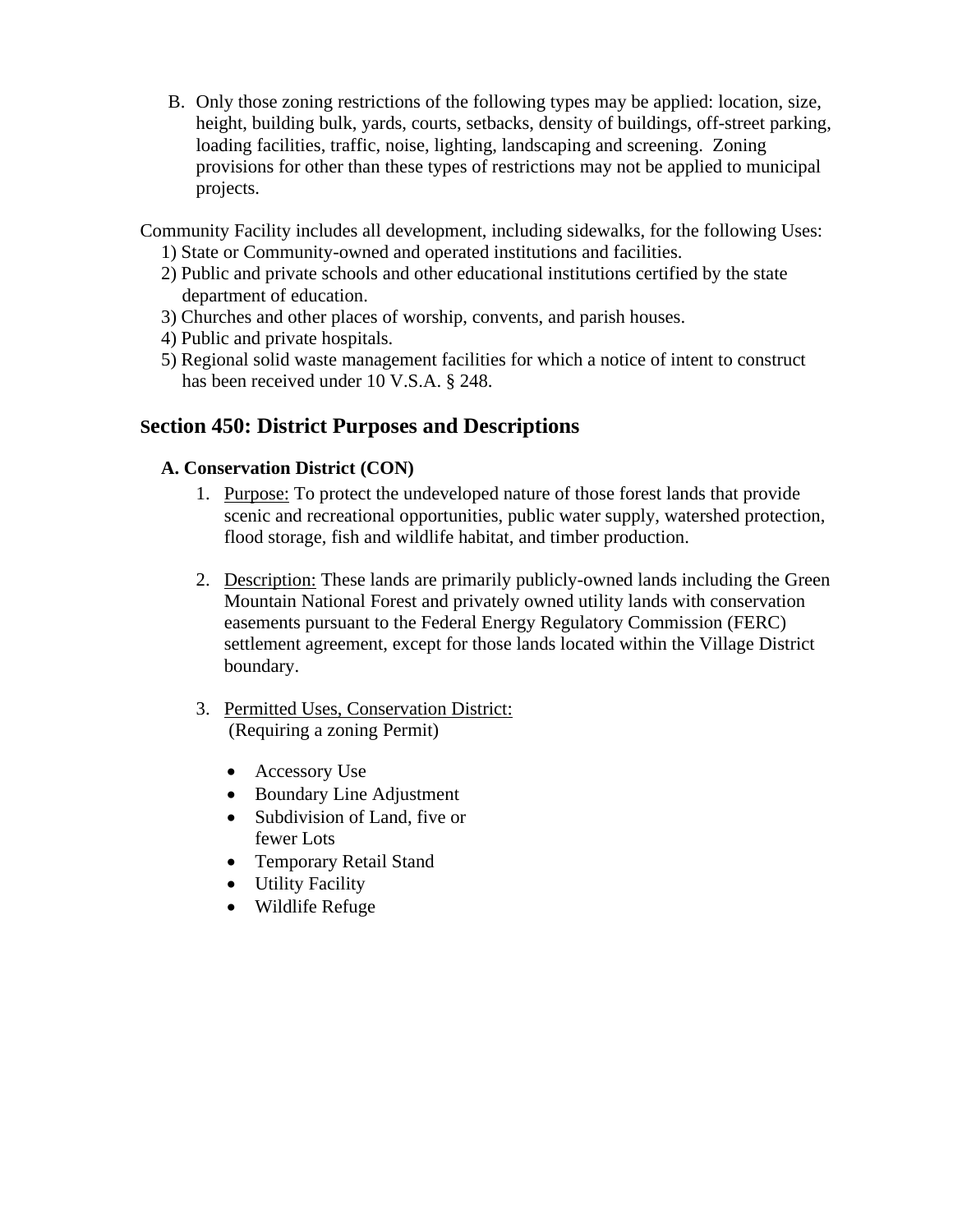#### 4. Conditional Uses, Conservation District:

 (Requiring Development Review Board written decision and approval and a zoning Permit)

- Agritourism
- Camp, Recreational
- Community Facility
- Dwelling, One-Family
- Dwelling, Seasonal
- Parking Lot
- Recreation Facility, Outdoor
- Snowmaking Facility
- Subdivision of land, more than five Lots

For profit lodging with any number of guest rooms is prohibited in the Conservation District.

See Section 421 for Uses and Structures Allowed without a zoning Permit.

| <b>Density Limits</b>                                | Maximum of:<br>1 Camp or<br>1 Dwelling, One-Family per 25 acres<br>Each Camp, Dwelling, One-Family is allowed one Accessory Structure.<br>Fences are not counted toward density limits.                                     |  |
|------------------------------------------------------|-----------------------------------------------------------------------------------------------------------------------------------------------------------------------------------------------------------------------------|--|
| <b>Structures / Uses per Lot</b>                     | Maximum of:<br>1 Principal Structure and<br>1 Principal Use per Lot<br>Home Business & Home Industry are not considered Principal Uses.<br>Fences are not counted toward Structure limits.                                  |  |
| <b>Dimensional</b><br><b>Requirements - New Lots</b> |                                                                                                                                                                                                                             |  |
| <b>Minimum Lot Size:</b>                             | 5 Acres                                                                                                                                                                                                                     |  |
| <b>Minimum Lot</b><br><b>Frontage:</b>               | $500$ ft                                                                                                                                                                                                                    |  |
| <b>Minimum Lot</b><br>Depth:                         | $500$ ft                                                                                                                                                                                                                    |  |
| <b>Structure Height</b><br>(Max):                    | 38 ft to the highest point of the ridge line<br>All Structures over 24 feet from average grade to the eave line or 38 feet<br>to the ridge line are subject to Development Review Board written<br>decision and approval. * |  |

### 5. Site Criteria – Conservation District: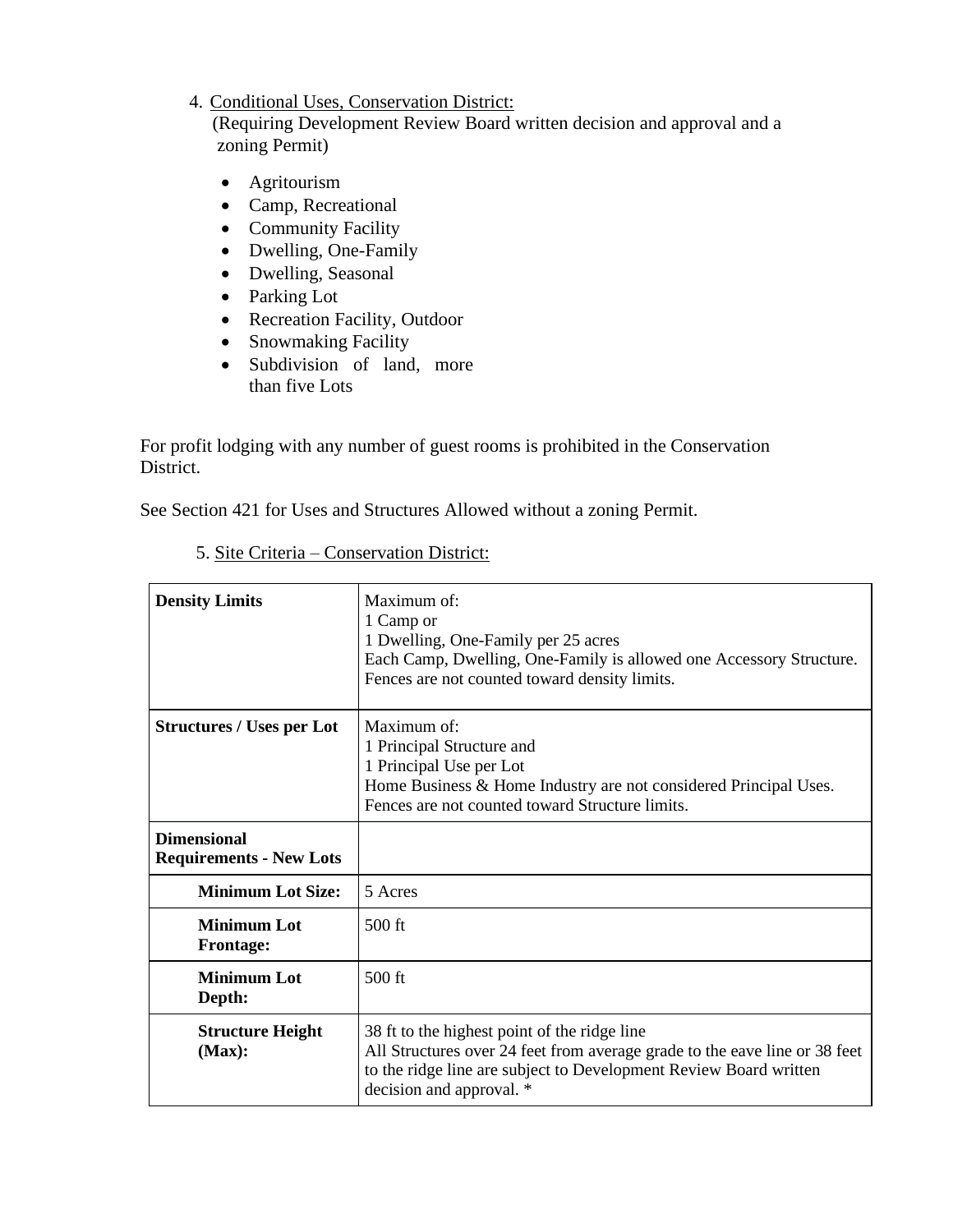| <b>Setback-Front</b>     | 40 ft                                                          |
|--------------------------|----------------------------------------------------------------|
| (Min):                   | Measured from edge of the actual or proposed road right-of-way |
| <b>Setback-Side/Rear</b> | $25$ ft                                                        |
| (Min):                   | Measured from the property line                                |

#### **6.** Zoning District Incentives – Conservation District: None

While Home Occupations are allowed in the Conservation District, Home Businesses and Home Industry are not allowed in the Conservation District. (See Sections  $460 - 463$ 

\*See Section 441 – 443 for Structure Height Maximum information and Section 706 (D) and 707 (C)(3) for special height limitations to Nonconforming Structures and Lots.

### **B. Village District (VIL)**

1. Purpose: To retain the character of the existing village, provide for future residential and commercial development through historically appropriate Structures and business types at appropriate densities, and promote residential and tourist quality of life by preserving and developing a clustered village reflecting a visibly vibrant and energized community.

Development and reconstruction shall reflect the character and ambiance of the historic village. Businesses shall promote economic stability and sustainability of the town through contributing substantially to the economic viability of the community. Businesses shall provide a substantially unique retail and service experience to attract visitors and meet the needs of residents. Businesses shall reflect the special character and ambiance of the town. Business sizes will be small in scale, consistent with the clustered downtown of the historic village.

The village district will encourage development which creates a visible sense of excitement and activity, drawing people to stop and participate. Examples of desired activities include village strolls, street fairs, retail markets, art displays, outdoor dining, street-front dining, public seating areas, performance art venues, street performance and clustered communal areas. Building Structures will be reflective of the historic nature of the town. Outdoor spaces will reflect the rural and bucolic nature of the area.

The Historic Design Review District, as defined in Article V, is included in this district. Some of the parcels in the village are also subject to the Historic Design Review District Guidelines in Article V.

2. Description: These parcels fall within the Village District boundary on the Zoning Map. The Village District boundary was derived from the proposed land Use Village District boundary in the 2015 Wilmington Town Plan.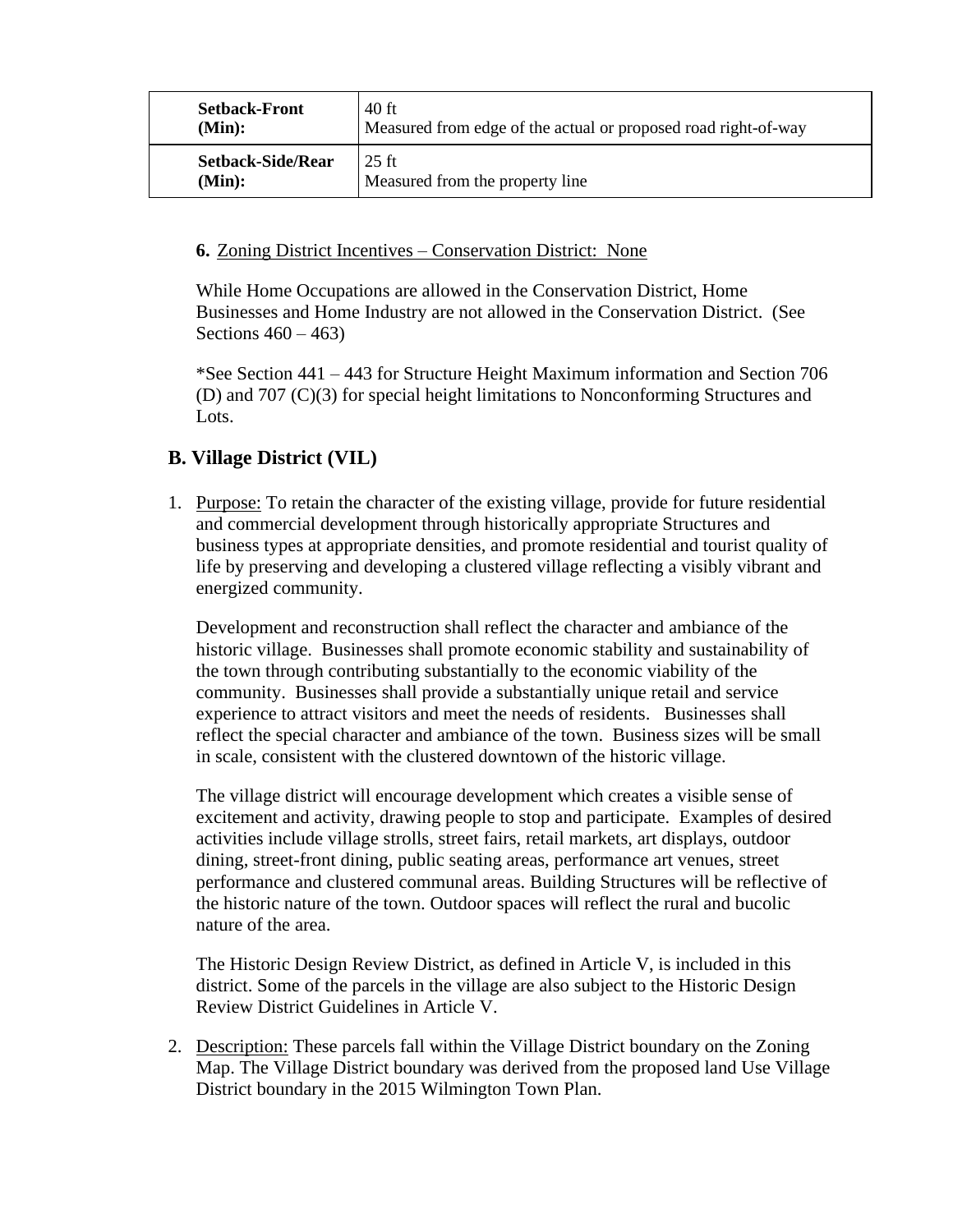- 3. Permitted Uses, Village District: (Requiring a zoning Permit)
	- Accessory Apartment
	- Accessory Use
	- Boundary Line Adjustment
	- Dwelling, One Family
	- Dwelling, Two-Family or Duplex
	- Family Child Care Home
	- Group Home, 1-8 residents
	- Office
	- Registered Family Child Care Home
	- Subdivision of land, five or fewer Lots
	- Temporary Retail Stand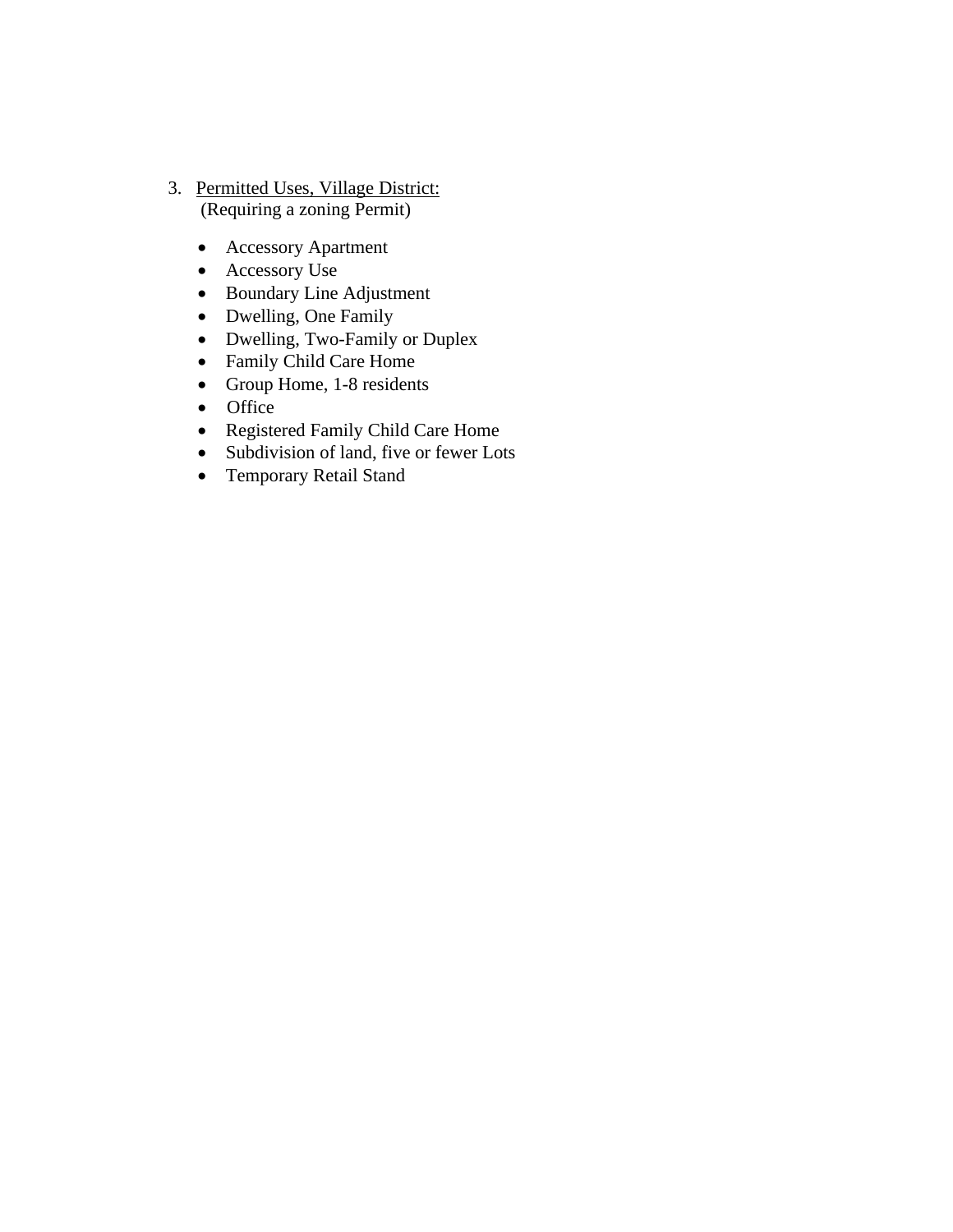4. Conditional Uses, Village District:

 (Requiring Development Review Board written decision and approval and a zoning Permit)

- Affordable Housing Development
- Agritourism
- Automotive Service Station & Repair Garage
- Automotive Services
- Bank
- Bar or Lounge
- Child Care Facility
- Community Facility
- Dwelling, Seasonal
- Dwelling, Multiple Family
- Educational or Institutional Facility
- Entertainment/Cultural Facility
- Food Stand
- Group Home, more than 8 residents
- Health Care Facility
- Home Industry
- Lodging more than 2 guest rooms
- Maintenance Facility
- Manufacturing
- Mixed-Use
- Multi Business Center
- Municipal Utility or Safety Related Facility
- Nursing Home /Assisted Living Facility
- Parking Lot
- Place of Worship
- Planned Unit Development (see Definitions)
- Private Club
- Recreation, Indoor
- Recreation Facility, Outdoor
- Restaurant
- Retail Business
- Service Business
- Senior/ADA-Compliant Housing/Adult Living Community
- Subdivision of land, more than five Lots
- Transportation Center
- Utility Facility
- Wholesale Business

Home Business (See Sections  $460 - 463$ ) and Lodging with less than or equal to two (2) guest bedrooms are allowed without a zoning Permit in the Village District.

See Section 421 for additional Uses and Structures Allowed without a zoning Permit.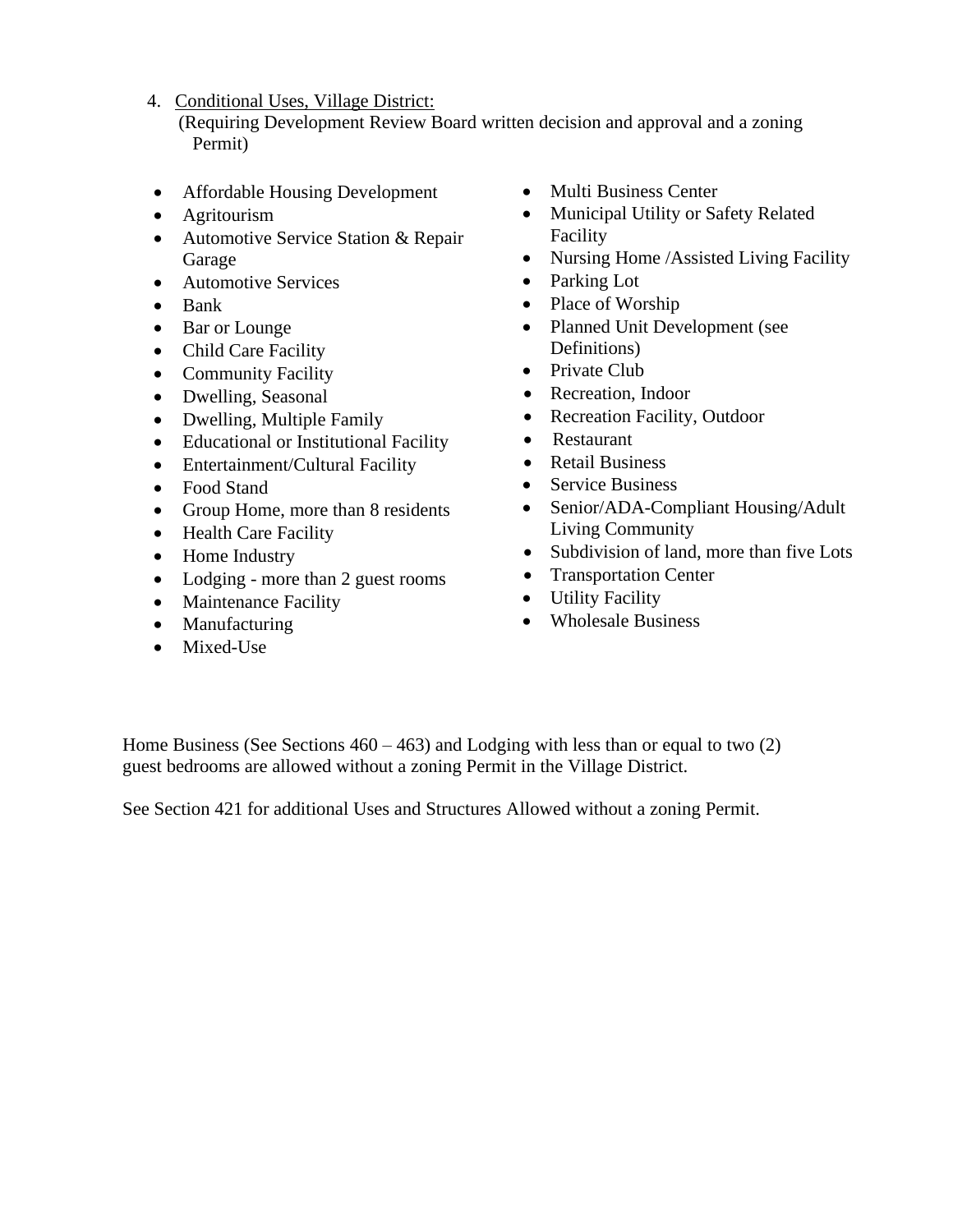### 5.a Site Criteria – Village District inside the Historic Design Review District**:**

| <b>Density Limits</b>                         | Unlimited                                                                                                                                                                                                                   |
|-----------------------------------------------|-----------------------------------------------------------------------------------------------------------------------------------------------------------------------------------------------------------------------------|
| <b>Structures/Uses Per Lot</b>                | Unlimited                                                                                                                                                                                                                   |
| <b>Dimensional Requirements</b><br>- New Lots |                                                                                                                                                                                                                             |
| <b>Minimum Lot Size:</b>                      | $1/8$ acre                                                                                                                                                                                                                  |
| <b>Minimum Lot</b><br><b>Frontage:</b>        | 40 ft                                                                                                                                                                                                                       |
| <b>Structure Height</b><br>(Max):             | 38 ft to the highest point of the ridge line<br>All Structures over 24 feet from average grade to the eave line or 38 feet<br>to the ridge line are subject to Development Review Board written<br>decision and approval. * |
| <b>Setback-Front (Min):</b>                   | $0$ ft<br>Measured from edge of the actual or proposed road right-of-way to the<br>dripline for 0 setback                                                                                                                   |
| <b>Setback-Side/Rear</b><br>(Min):            | 0 ft<br>Measured from the dripline.                                                                                                                                                                                         |

5.b Site Criteria – Village District outside of Historic Design Review District:

| <b>Density Limits:</b>                        | Maximum of:<br>2 Dwelling units per acre.<br>See Zoning District Incentives below.<br>Fences are not counted toward density limits.                                                                                         |  |
|-----------------------------------------------|-----------------------------------------------------------------------------------------------------------------------------------------------------------------------------------------------------------------------------|--|
| <b>Structures/Uses Per Lot:</b>               | Maximum of:<br>2 Principal Structures and<br>2 Principal Uses<br>Home Business and Home Industry are not considered Principal Uses.<br>Fences are not counted toward Structures limits.                                     |  |
| <b>Dimensional Requirements</b><br>- New Lots |                                                                                                                                                                                                                             |  |
| <b>Minimum Lot Size:</b>                      | $1/8$ acre                                                                                                                                                                                                                  |  |
| <b>Minimum Lot</b><br><b>Frontage:</b>        | $150$ ft                                                                                                                                                                                                                    |  |
| <b>Structure Height</b><br>(Max):             | 38 ft to the highest point of the ridge line<br>All Structures over 24 feet from average grade to the eave line or 38 feet<br>to the ridge line are subject to Development Review Board written<br>decision and approval. * |  |
| <b>Setback-Front (Min):</b>                   | $20$ ft<br>Measured from edge of the actual or proposed road right-of-way                                                                                                                                                   |  |
| <b>Setback-Side/Rear</b><br>(Min):            | $20$ ft<br>Measured from the property line                                                                                                                                                                                  |  |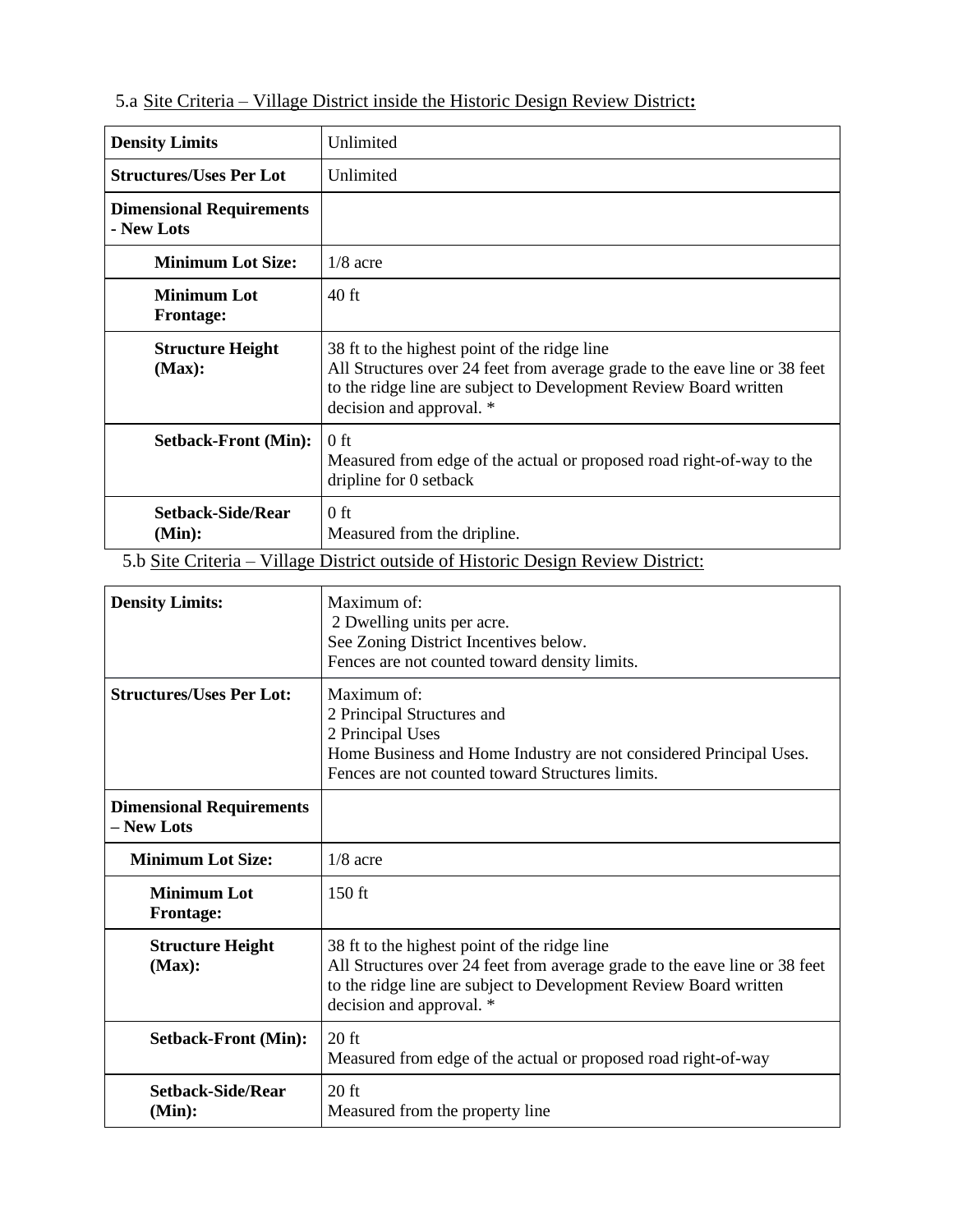6. Zoning District Incentives – Village District:

Increased Density Option outside of Historic Design Review District: Affordable housing may be allowed an increase in the density at a rate of an additional two (2) dwelling units per ½ acre. Senior/ADA-Compliant Housing/Adult Living Community housing may be constructed, if approved, up to the maximum densities specified in Article VII, Section 733.

\*See Section 441 - 443 for Structure Height Maximum information and Section 706 (D) and 707 (C)(3) for special height limitations to Nonconforming Structures and Lots.

Senior/ADA-Compliant Housing/Adult Living Community housing may be constructed, if approved, up to the maximum densities specified in Article VII, Section 733.

### **C. Residential District (RES)**

- 1. Purpose: To provide areas for dwellings and low impact Uses with consideration being given to historic settlement patterns, aesthetics, natural resources, and economic vitality.
- 2. Description: Lands in this District are already committed to residential development and comprise the remainder of land in Town not designated in any other district.
- 3. Permitted Uses, Residential District: (Requiring a zoning Permit)
	- Accessory Apartment
	- Accessory Use
	- Boundary Line Adjustment
	- Dwelling, One Family
	- Dwelling, Two-Family or Duplex
	- Dwelling, Seasonal
- Family Child Care Home
- Group Home, 1-8 residents
- Subdivision of land, five or fewer Lots
- Temporary Retail Stand

### 4. Conditional Uses, Residential District:

 (Requiring Development Review Board written decision and approval and a zoning Permit)

- Affordable Housing Development
- Agritourism
- Camp, Recreational
- Campground/Recreational Vehicle Park
- Cemetery
- Child Care Facility
- Community Facility
- Dwelling, Multiple-Family
- Educational or Institutional Facility
- Golf Course
- Home Business
- Home Industry
- Mobile Home Park (a type of Planned Unit Development)
- Municipal Transfer Station
- Municipal Utility or Safety Related Facility
- Office
- Parking Lot
- Place of Worship
- Planned Unit Development (see Definitions)
- Quarry Operation extraction of Earth Resources
- Recreation Facility, Outdoor
- Subdivision of land, more than five Lots
- Utility Facility
- Wildlife Refuge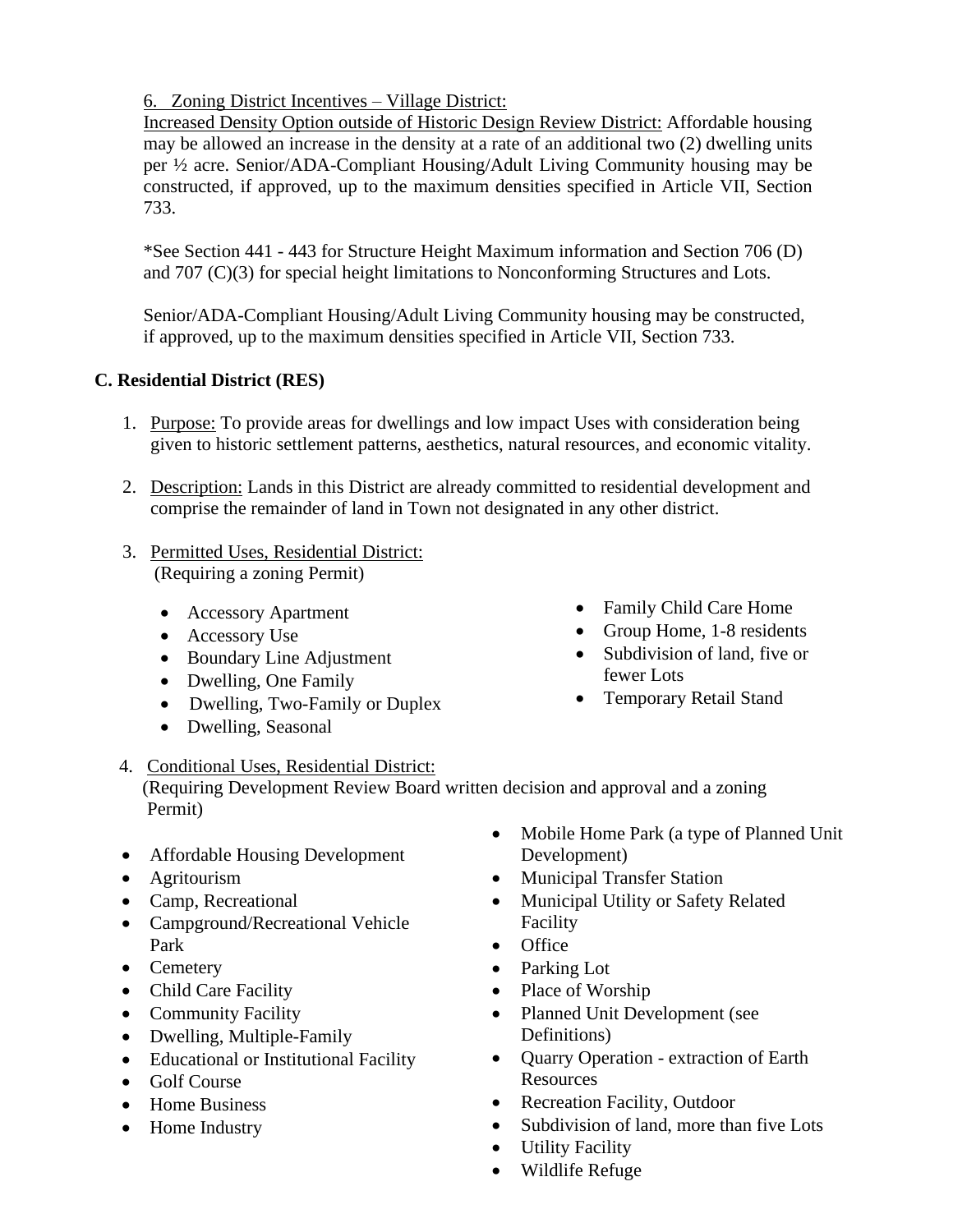Lodging with less than or equal to two (2) guest bedrooms are Allowed without a zoning Permit in the Residential District.

See Section 421 for additional Uses and Structures Allowed without a zoning Permit.

| <b>Density Limits</b>                                   | Maximum of 25% Lot Coverage:<br>1 dwelling unit plus an Accessory Apartment or<br>1 two-unit dwelling per acre.<br>Fences are not counted toward density limits.                                                                                                                                           |  |  |
|---------------------------------------------------------|------------------------------------------------------------------------------------------------------------------------------------------------------------------------------------------------------------------------------------------------------------------------------------------------------------|--|--|
| <b>Structures/Uses Per Lot</b>                          | Maximum of:<br>1 Principal Structure and<br>1 Principal Use.<br>Home Business and Home Industry are not considered Principal Uses.<br>A second dwelling in a separate Principal Structure may be constructed on any<br>Lot with more than three acres.<br>Fences are not counted toward Structures limits. |  |  |
| <b>Dimensional</b><br><b>Requirements - New</b><br>Lots |                                                                                                                                                                                                                                                                                                            |  |  |
| <b>Minimum Lot Size:</b>                                | 1 Acre                                                                                                                                                                                                                                                                                                     |  |  |
| <b>Minimum Lot</b><br><b>Frontage:</b>                  | $150$ ft                                                                                                                                                                                                                                                                                                   |  |  |
| <b>Minimum Lot</b><br>Depth:                            | $150$ ft                                                                                                                                                                                                                                                                                                   |  |  |
| <b>Structure Height</b><br>(Max):                       | 38 ft to the highest point of the ridge line<br>All Structures over 24 feet from average grade to the eave line or 38 feet to the<br>ridge line are subject to Development Review Board written decision and<br>approval. *                                                                                |  |  |
| <b>Setback-Front</b><br>(Min):                          | $40$ ft<br>Measured from edge of the actual or proposed road right-of-way                                                                                                                                                                                                                                  |  |  |
| <b>Setback-Side/Rear</b><br>(Min):                      | $20$ ft<br>Measured from the property line                                                                                                                                                                                                                                                                 |  |  |

5. Site Criteria - Residential District:

\*See Section 441 – 443 for Structure Height Maximum information and Section 706 (D) and 707 (C)(3) for special height limitations to Nonconforming Structures and Lots.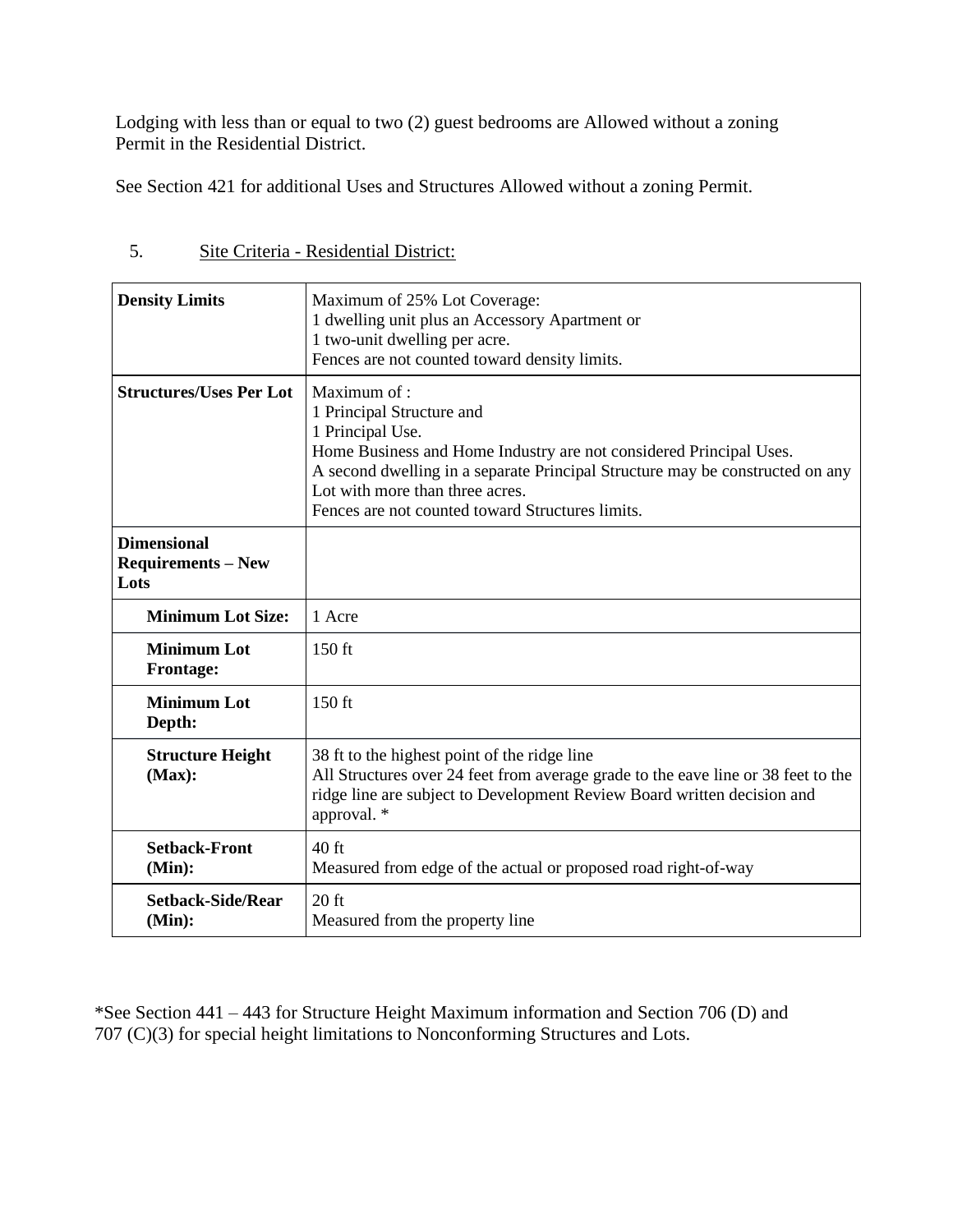# **D. Resort - Residential District (R – RES)**

- 1. Purpose: To provide areas for dwellings with consideration being given to historic settlement patterns, aesthetics, natural resources, and economic vitality.
- 2. Description: The Resort/Residential district is as shown on the Zoning Map and corresponds to parcel boundaries shown. It is primarily some or all of the areas designated in the 1970 Haystack Master Plan as the "Golf Course Tract" and the "East Tract." It is to be applied to those areas of the town covered by the "Agreement: Haystack Mountain Ski Area, Inc. to Town of Wilmington" dated Feb 5, 1970 and amended from time to time by the DRB.
- 3. Permitted Uses, Resort Residential: (Requiring a zoning Permit)
	- Accessory Apartment
	- Accessory Use
	- Boundary Line Adjustment
	- Dwelling, One Family
	- Dwelling, Two-Family or Duplex
	- Dwelling, Seasonal
- Family Child Care Home
- Group Home, 1-8 residents
- Subdivision of land, five or fewer Lots
- Temporary Retail Stand

4. Conditional Uses, Resort-Residential: (Requiring Development Review Board written decision and approval and a zoning Permit)

- Affordable Housing Development
- Agritourism
- Airport runway
- Airport hangers
- Airport terminal facility
- Camp, Recreational
- Campground/Recreational Vehicle Park
- Cemetery
- Child Care Facility
- Community Facility
- Dwelling, Multiple-Family
- Educational or Institutional Facility
- Golf Course
- Home Business
- Home Industry
- Mobile Home Park (a Planned Unit Development)
- Municipal Transfer Station
- Municipal Utility or Safety Related Facility
- Office
- Parking Lot
- Place of Worship
- Planned Unit Development (see Definitions)
- Quarry Operation -Extraction of Earth **Resources**
- Recreation Facility, Outdoor
- Senior/ADA-Compliant Housing/Adult Living Community
- Subdivision of land, more than five Lots
- Utility Facility
- Wildlife Refuge

Lodging with less than or equal to two (2) guest bedrooms are Allowed without a zoning Permit in the Resort – Residential District.

See Section 421 for additional Uses and Structures Allowed without a zoning Permit.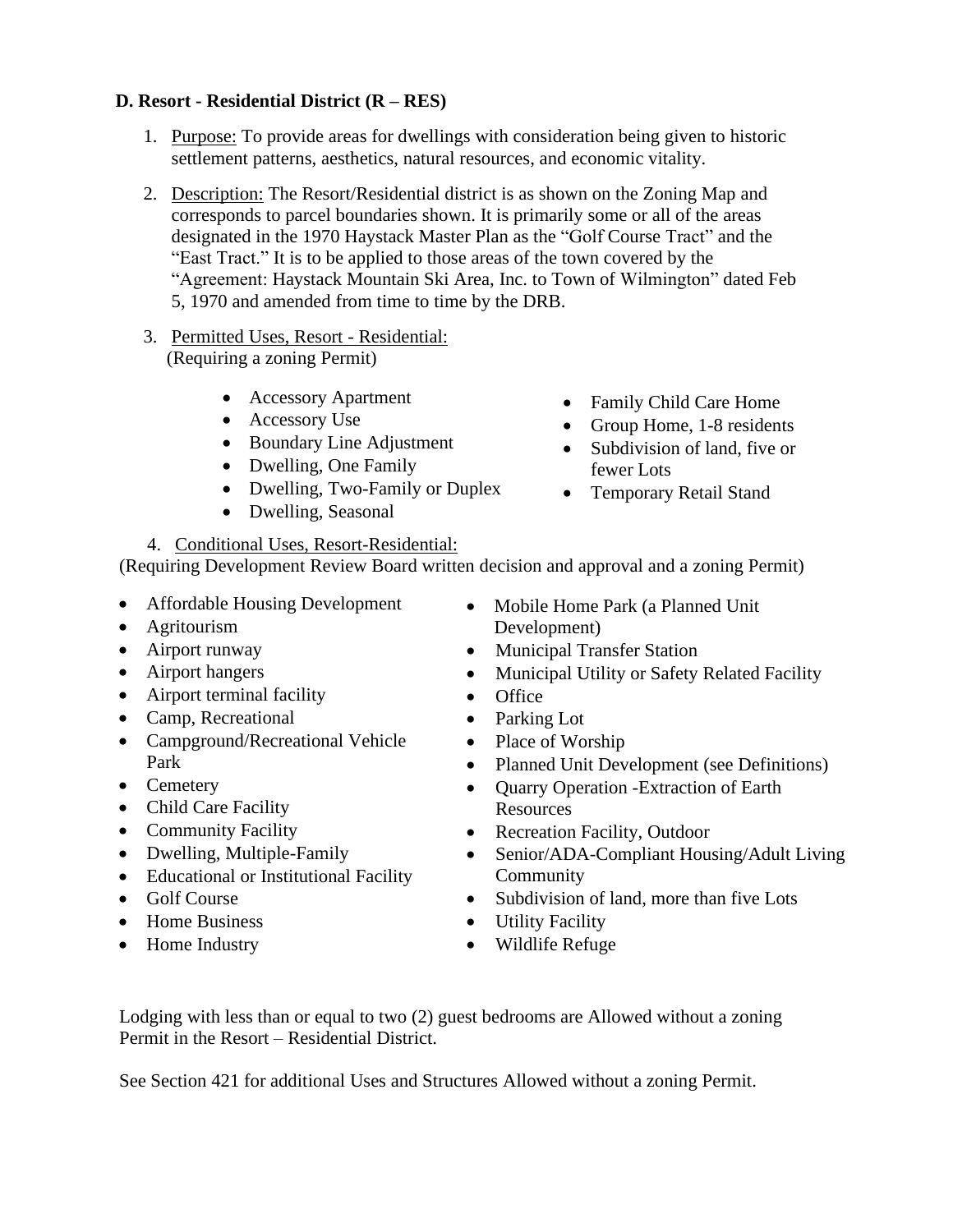#### 5. Site Criteria: Resort - Residential District:

| <b>Density Limits</b>                                  | Maximum of:<br>25% Lot Coverage.<br>1 dwelling unit plus an Accessory Apartment or<br>1 two-unit dwelling per acre.<br>Fences are not counted toward density limits.                                                                                                                                     |
|--------------------------------------------------------|----------------------------------------------------------------------------------------------------------------------------------------------------------------------------------------------------------------------------------------------------------------------------------------------------------|
| <b>Structures/Uses</b><br>Per Lot                      | Maximum of:<br>1 Principal Structure and<br>1 Principal Use<br>Home Business and Home Industry are not considered Principal Uses.<br>A second dwelling in a separate Principal Structure may be constructed on any<br>Lot with more than three acres.<br>Fences are not counted toward Structure limits. |
| <b>Dimensional</b><br>Requirements-<br><b>New Lots</b> |                                                                                                                                                                                                                                                                                                          |
| <b>Minimum Lot</b><br>Size:                            | 1 Acre                                                                                                                                                                                                                                                                                                   |
| <b>Minimum Lot</b><br><b>Frontage:</b>                 | $150$ ft                                                                                                                                                                                                                                                                                                 |
| <b>Minimum Lot</b><br>Depth:                           | 150 ft                                                                                                                                                                                                                                                                                                   |
| <b>Structure</b><br>Height (Max):                      | 38 ft to the highest point of the ridge line<br>All Structures over 24 feet from average grade to the eave line or 38 feet to the<br>ridge line are subject to Development Review Board written decision and<br>approval. *                                                                              |
| <b>Setback-Front</b><br>(Min):                         | $40$ ft<br>Measured from edge of the actual or proposed road or right-of-way                                                                                                                                                                                                                             |
| Setback-<br><b>Side/Rear</b><br>(Min):                 | $20$ ft<br>Measured from the property line                                                                                                                                                                                                                                                               |

\*See Section 441- 443 for Structure Height Maximum information and Section 706 (D) and 707 (C)(3) for special height limitations to Nonconforming Structures and Lots.

6. Zoning District Incentives – Resort-Residential District: Senior/ADA-Compliant Housing/Adult Living Community housing may be constructed, if approved, up to the maximum densities specified in Article VII, Section 733.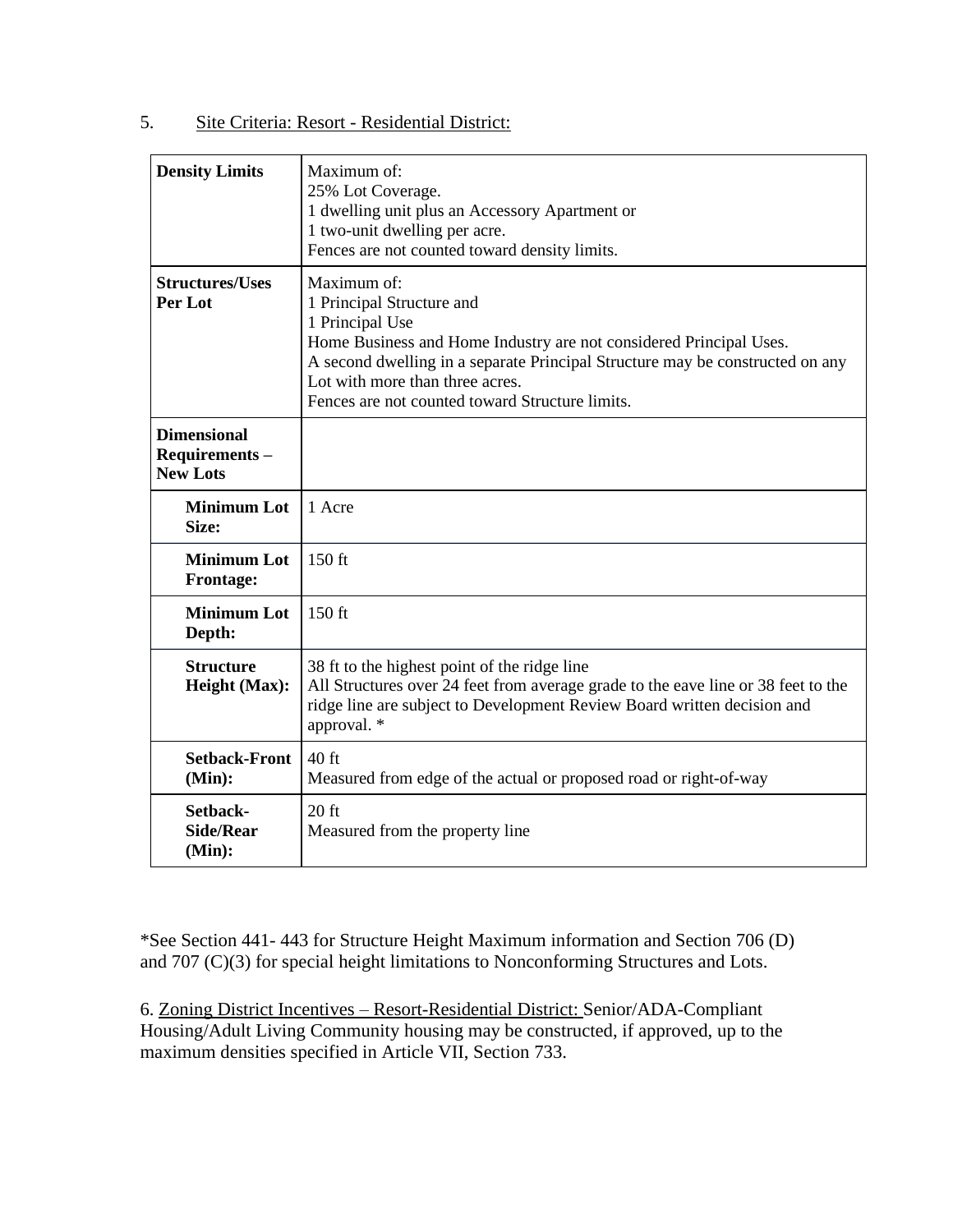### **E. Commercial/Residential District (COM/RES)**

1. Purpose: The purpose of this district is to: encourage clustered economic development while preserving designated open spaces and historic village settlement patterns thus preventing sprawl and roadside strip development. PUDs are encouraged within the Commercial District and such types of development must meet the PUD requirements as well as consider physical and environmental limitations, such as flood hazard areas, wildlife habitat, steep slopes and traffic volume and flow.

2. Description: The Commercial/Residential districts are as shown on the Zoning Map and correspond to parcel boundaries shown*.*

#### 3. Permitted Uses, Commercial/Residential: (Requiring a zoning Permit)

- Accessory Apartment
- Accessory Use
- Boundary Line Adjustment
- Dwelling, One-Family
- Dwelling, Two-Family or Duplex
- Dwelling, Seasonal
- Family Child Care Home
- Group Home, 1-8 Residents
- Office
- Subdivision of land, five or fewer Lots
- Temporary Retail Stand
- Wildlife Refuge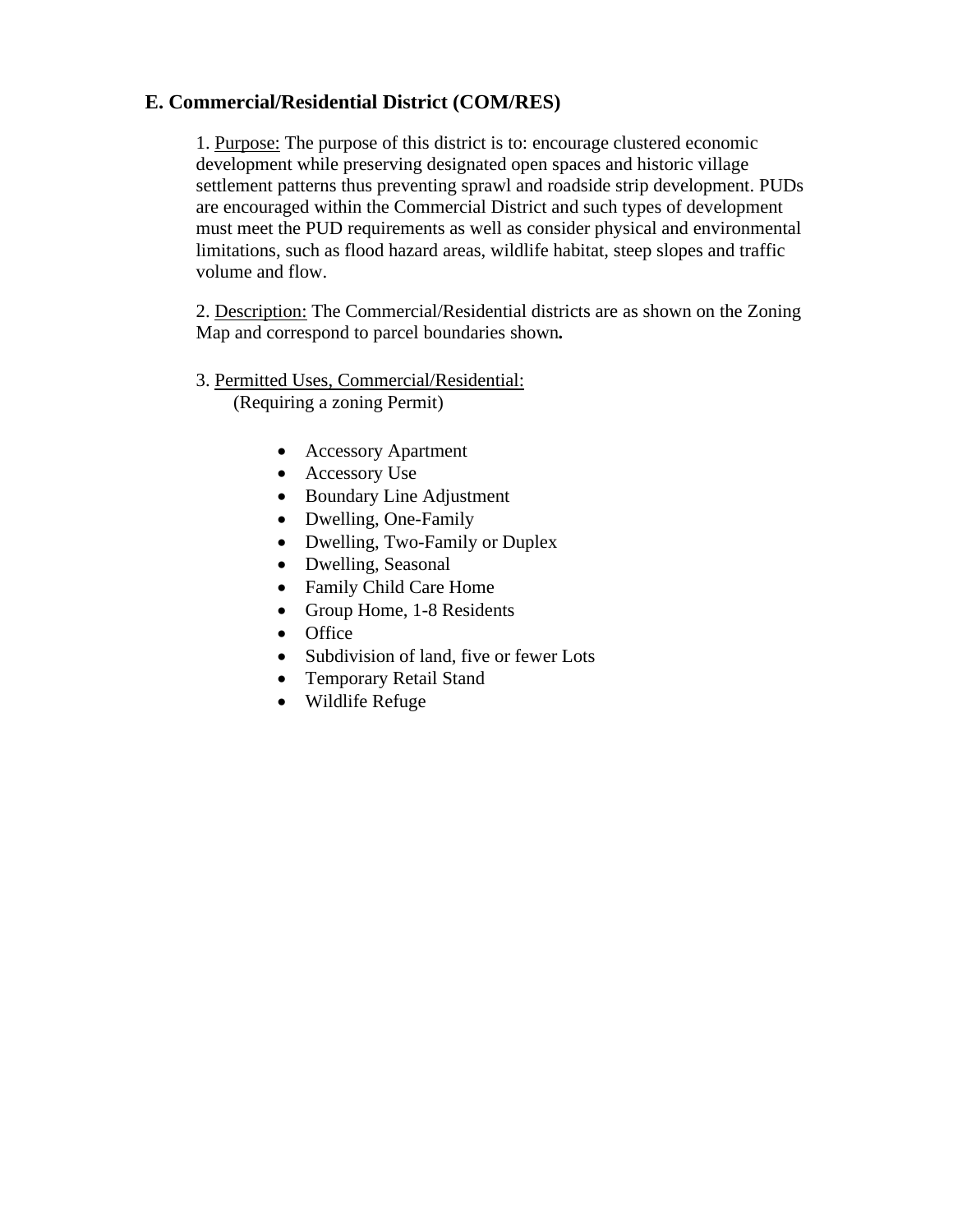4. Conditional Uses, Commercial/Residential:

(Requiring Development Review Board written decision and approval and a zoning Permit)

- Affordable Housing Development
- Agritourism
- Automotive Service Station & Repair Garage
- Automotive Services
- Bank
- Bar or Lounge
- Camp, Recreational
- Campground/Recreational Vehicle Park
- Cemetery
- Child Care Facility
- Community Facility
- Dwelling, Multiple-Family
- Educational or Institutional Facility
- Entertainment/Cultural Facility
- Food Stand
- Golf Course
- Group Home (more than 8 residents)
- Health Care Facility
- Home Industry
- Kennel
- Lodging more than 2 guest rooms
- Maintenance Facility
- Manufacturing
- Mini-Storage Facility
- Mixed-Use
- Mobile Home Park (a Planned Unit Development)
- Multi-Business Center
- Municipal Transfer Station
- Municipal Utility or Safety Related Facility
- Nursing Home/Assisted Living Facility
- Parking Lot
- Place of Worship
- Planned Unit Development (see Definitions)
- Private Club
- Quarry Operations Extraction of Earth **Resources**
- Recreation, Indoor
- Recreation Facility, Outdoor
- Restaurant
- Retail Business
- Service Business
- Senior/ADA-Compliant Housing/Adult Living Community
- Slaughterhouse, Custom Processor
- Snowmaking Facility
- Storage Facility
- Subdivision of land, more than five Lots
- Transportation Center
- Utility Facility
- Warehouse
- Wholesale Business

Home Business (See Sections  $460 - 463$ ) and Lodging with less than or equal to two (2) guest bedrooms are Allowed without a zoning Permit in the Commercial/Residential **District** 

See Section 421 for additional Uses and Structures Allowed without a zoning Permit.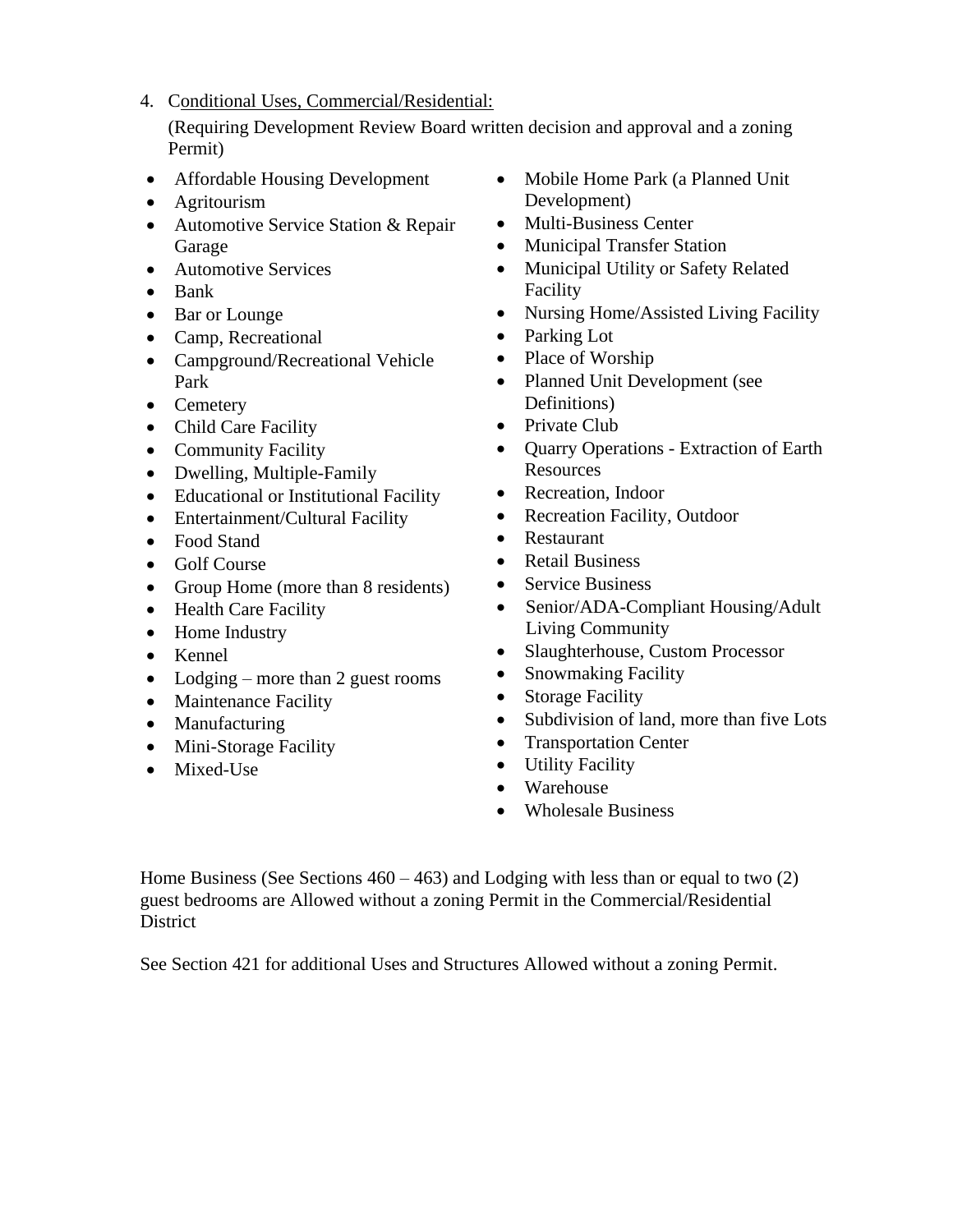|                                                                                                                                   | <b>Commercial Uses</b>                                                                                                                                                                                                      | <b>Residential Uses</b>                                                                                                                                                                                                        |  |
|-----------------------------------------------------------------------------------------------------------------------------------|-----------------------------------------------------------------------------------------------------------------------------------------------------------------------------------------------------------------------------|--------------------------------------------------------------------------------------------------------------------------------------------------------------------------------------------------------------------------------|--|
| <b>Density Limits</b>                                                                                                             | Maximum of :<br>25% Lot Coverage.<br>Fences are not counted<br>toward density limits.                                                                                                                                       | Maximum of :<br>25% Lot Coverage.<br>1 dwelling unit plus an Accessory Apartment<br><sub>or</sub><br>1 two-unit dwelling per acre.<br>Fences are not counted toward density limits.                                            |  |
| <b>Structures/Uses Per</b><br>Unlimited.<br>Maximum of:<br>Lot<br>considered Principal Uses.<br>more than three acres.<br>limits. |                                                                                                                                                                                                                             | 1 Principal Structure and 1 Principal Use.<br>Home Business and Home Industry are not<br>A second dwelling in a separate Principal<br>Structure may be constructed on any Lot with<br>Fences are not counted toward Structures |  |
| <b>Dimensional</b><br><b>Requirements:</b>                                                                                        | <b>Commercial and Residential Uses</b>                                                                                                                                                                                      |                                                                                                                                                                                                                                |  |
| <b>Minimum Lot</b><br>Size:                                                                                                       | 1 Acre                                                                                                                                                                                                                      |                                                                                                                                                                                                                                |  |
| <b>Minimum Lot</b><br><b>Frontage:</b>                                                                                            | $150$ ft                                                                                                                                                                                                                    |                                                                                                                                                                                                                                |  |
| <b>Minimum Lot</b><br>Depth:                                                                                                      | 150 ft                                                                                                                                                                                                                      |                                                                                                                                                                                                                                |  |
| <b>Structure</b><br>Height (Max):                                                                                                 | 38 ft to the highest point of the ridge line<br>All Structures over 24 feet from average grade to the eave line or 38 feet<br>to the ridge line are subject to Development Review Board written<br>decision and approval. * |                                                                                                                                                                                                                                |  |
| <b>Setback-Front</b><br>(Min):                                                                                                    | $40$ ft<br>Measured from edge of the actual or proposed road right-of-way                                                                                                                                                   |                                                                                                                                                                                                                                |  |
| Setback-<br><b>Side/Rear</b><br>(Min):                                                                                            | $20$ ft<br>Measured from the property line                                                                                                                                                                                  |                                                                                                                                                                                                                                |  |

#### 5. Site Criteria – Commercial/Residential District:

# 6. Zoning District Incentives – Commercial/Residential District:

*Lot Coverage Increase Option: If Lot coverage consists of two (2) or more buildings, Lot coverage may be increased from twenty-five (25%) percent to thirty (30%) percent.*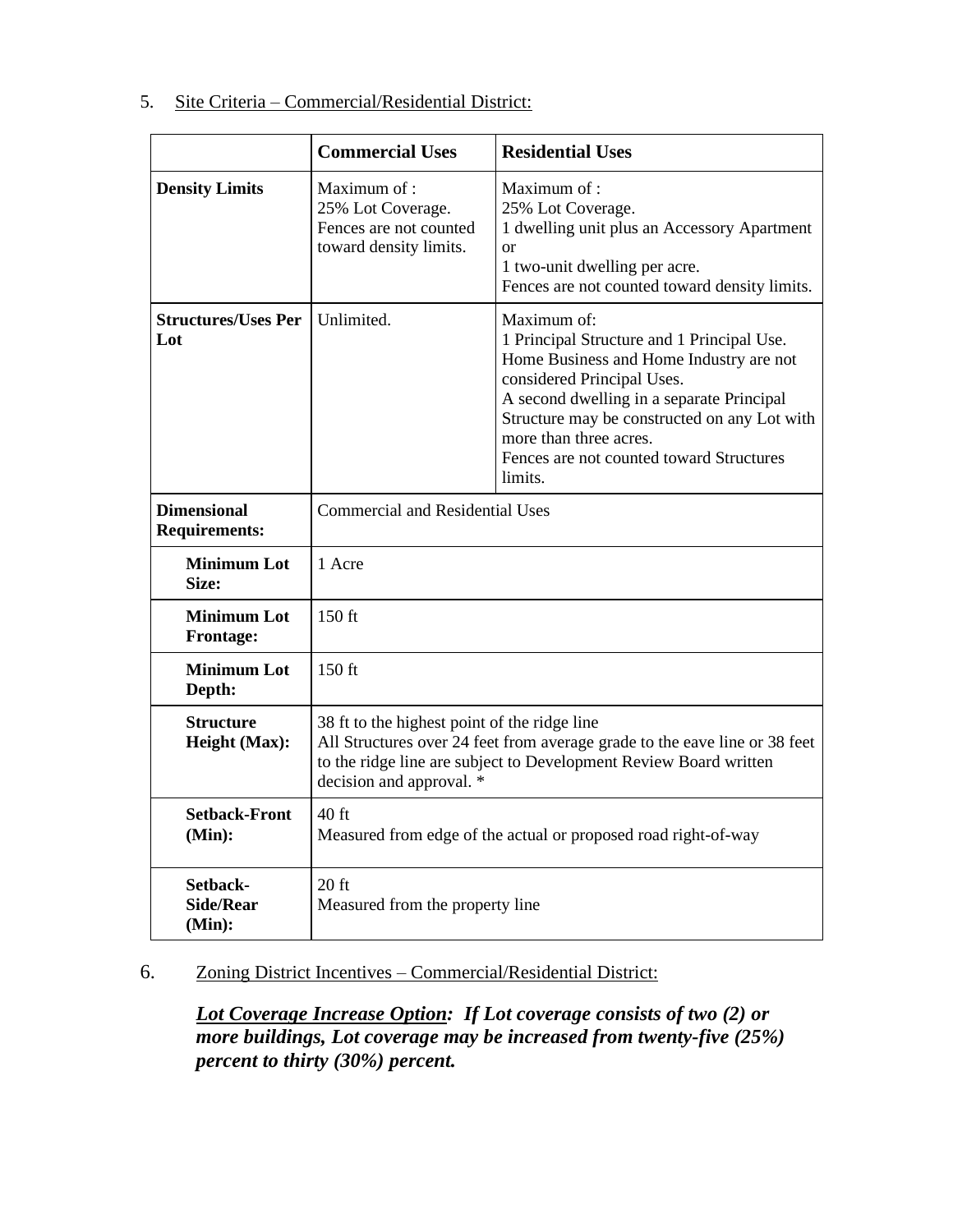Senior/ADA-Compliant Housing/Adult Living Community housing may be constructed, if approved, up to the maximum densities specified in Article VII, Section 733.

### **F. Resort - Commercial/Residential District (R - COM/RES)**

1. Purpose: The purpose of this district is to: encourage clustered economic development while preserving designated open spaces and historic village settlement patterns thus preventing sprawl and roadside strip development. PUDs are encouraged within the Resort/Commercial District and such types of development must meet the PUD requirements as well as consider physical and environmental limitations, such as flood hazard areas, wildlife habitat, steep slopes and traffic volume and flow.

2. Description: The Resort-Commercial/Residential district is as shown on the Zoning Map and corresponds to parcel boundaries shown. It is primarily some or all of the area designated in the 1970 Haystack Master Plan as the "Base Tract." It is to be applied to those areas of the town covered by the "Agreement: Haystack Mountain Ski Area, Inc. to Town of Wilmington" dated Feb 5, 1970 and amended from time to time by the DRB

- 3. Permitted Uses, Resort Commercial/Residential: (Requiring a zoning Permit)
	- Accessory Apartment
	- Accessory Use
	- Boundary Line Adjustment
	- Dwelling, One-Family
	- Dwelling, Two-Family or Duplex
	- Dwelling, Seasonal
	- Family Child Care Home
	- Group Home, 1-8 Residents
	- Office
	- Subdivision of land, five or fewer Lots
	- Temporary Retail Stand
	- Wildlife Refuge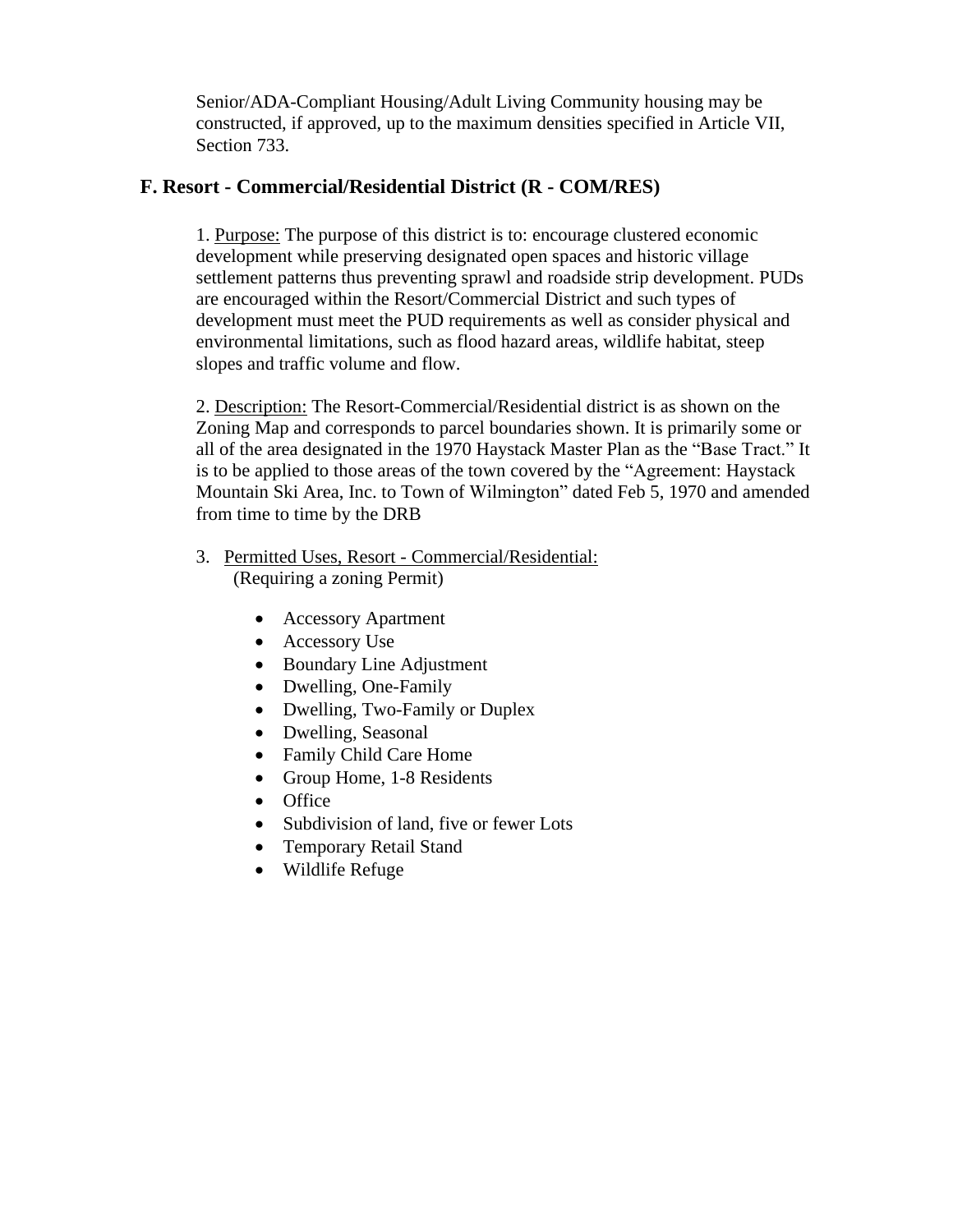4. Conditional Uses, Resort - Commercial/Residential:

 (Requiring Development Review Board written decision and approval and a zoning Permit)

- Affordable Housing Development
- Agritourism
- Automotive Service Station & Repair Garage
- Automotive Services
- Bank
- Bar or Lounge
- Camp, Recreational
- Campground/Recreational Vehicle Park
- Cemetery
- Child Care Facility
- Community Facility
- Dwelling, Multiple-Family
- Educational or Institutional Facility
- Entertainment/Cultural Facility
- Food Stand
- Golf Course
- Group Home (more than 8 residents)
- Health Care Facility
- Home Industry
- Kennel
- Lodging more than 2 guest rooms
- Maintenance Facility
- Manufacturing
- Mini-Storage Facility
- Mixed-Use
- Mobile Home Park (a Planned Unit Development)
- Multi-Business Center
- Municipal Transfer Station
- Municipal Utility or Safety Related Facility
- Nursing Home/Assisted Living Facility
- Parking Lot
- Place of Worship
- Planned Unit Development (see Definitions)
- Private Club
- Quarry Operations -Extraction of Earth Resources
- Recreation, Indoor
- Recreation Facility, Outdoor
- Restaurant
- Retail Business
- Service Business
- Senior/ADA-Compliant Housing/Adult Living Community
- Snowmaking Facility
- Storage Facility
- Subdivision of land, more than five Lots
- Transportation Center
- Utility Facility
- Warehouse
- Wholesale Business

Home Business (See Sections  $460 - 463$ ) and lodging of less than or equal to two (2) guest bedrooms are Allowed without a zoning Permit in the Resort - Commercial/ Residential District.

See Section 421 for additional Uses and Structures Allowed without a zoning Permit.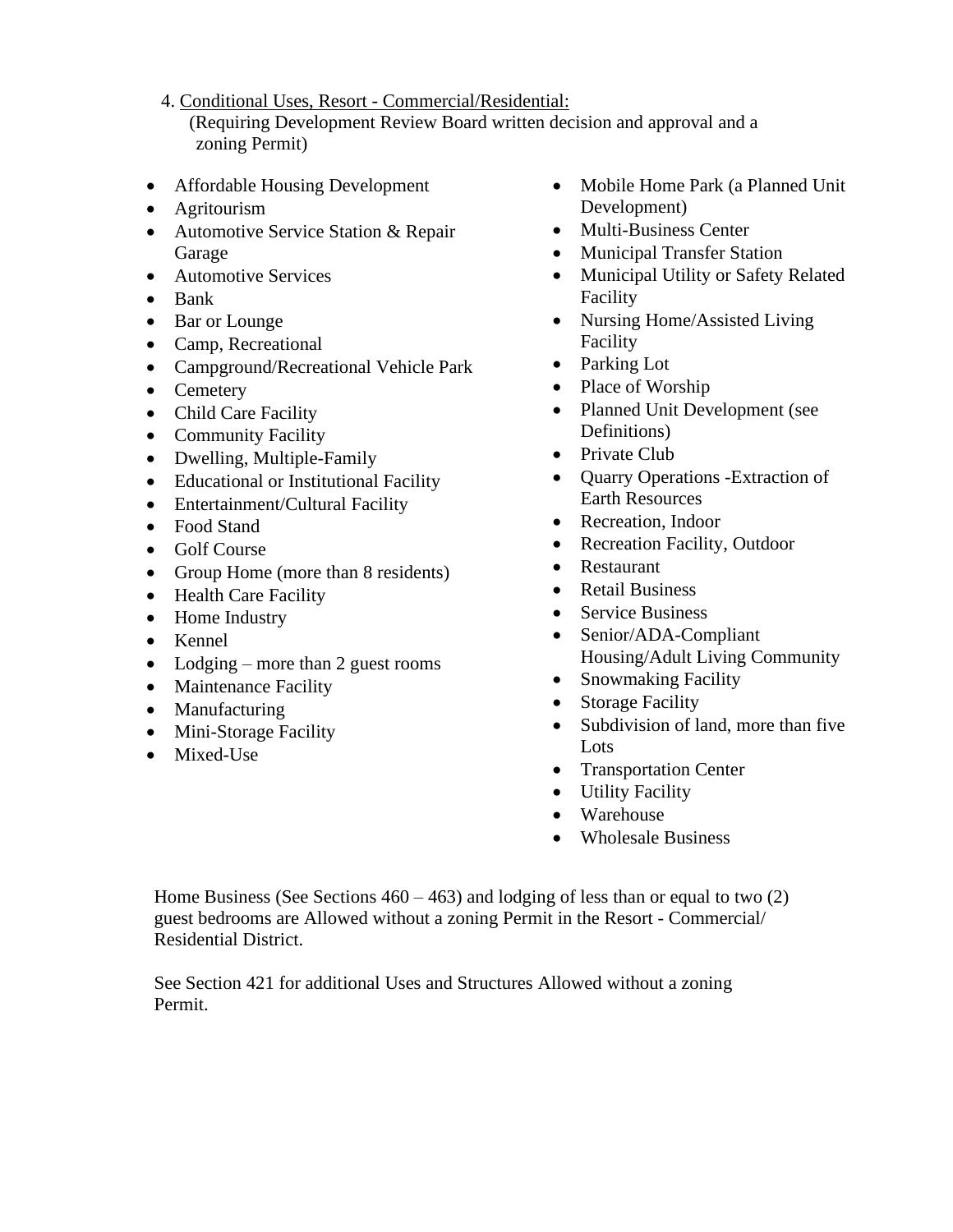|                                            | <b>Commercial Uses</b>                                                                                                                                                                                                      | <b>Residential Uses</b>                                                                                                                                                                                                                                                                                      |  |
|--------------------------------------------|-----------------------------------------------------------------------------------------------------------------------------------------------------------------------------------------------------------------------------|--------------------------------------------------------------------------------------------------------------------------------------------------------------------------------------------------------------------------------------------------------------------------------------------------------------|--|
| <b>Density Limits</b>                      | Maximum of:<br>25% Lot Coverage. Fences are<br>not counted toward density<br>limits.                                                                                                                                        | Maximum of:<br>25% Lot Coverage.<br>1 dwelling unit plus an Accessory Apartment or<br>1 two-unit dwelling per acre. Fences are not<br>counted toward density limits.                                                                                                                                         |  |
| <b>Structures/Uses Per</b><br>Lot          | Unlimited                                                                                                                                                                                                                   | Maximum of:<br>1 Principal Structure and 1 Principal Use.<br>Home Business and Home Industry are not<br>considered Principal Uses.<br>A second dwelling in a separate Principal<br>Structure may be constructed on any Lot with<br>more than three acres.<br>Fences are not counted toward Structure limits. |  |
| <b>Dimensional</b><br><b>Requirements:</b> | <b>Commercial and Residential Uses</b>                                                                                                                                                                                      |                                                                                                                                                                                                                                                                                                              |  |
| <b>Minimum Lot</b><br>Size:                | 1 Acre                                                                                                                                                                                                                      |                                                                                                                                                                                                                                                                                                              |  |
| <b>Minimum Lot</b><br><b>Frontage:</b>     | 150 ft                                                                                                                                                                                                                      |                                                                                                                                                                                                                                                                                                              |  |
| <b>Minimum Lot</b><br>Depth:               | 150 ft                                                                                                                                                                                                                      |                                                                                                                                                                                                                                                                                                              |  |
| <b>Structure</b><br>Height (Max):          | 38 ft to the highest point of the ridge line<br>All Structures over 24 feet from average grade to the eave line or 38 feet to the<br>ridge line are subject to Development Review Board written decision and<br>approval. * |                                                                                                                                                                                                                                                                                                              |  |
| <b>Setback-Front</b><br>(Min):             | 40 ft<br>Measured from edge of the actual or proposed road right-of-way                                                                                                                                                     |                                                                                                                                                                                                                                                                                                              |  |
| Setback-<br><b>Side/Rear</b><br>(Min):     | $20$ ft<br>Measured from the property line                                                                                                                                                                                  |                                                                                                                                                                                                                                                                                                              |  |

### 5. Site Criteria – Resort - Commercial/Residential District:

### 6. Zoning District Incentives – Resort - Commercial/Residential District:

Lot Coverage Increase Option – Resort - Commercial/Residential District: If Lot coverage consists of two (2) or more buildings, Lot coverage may be increased from twenty-five (25%) percent to thirty (30%) percent.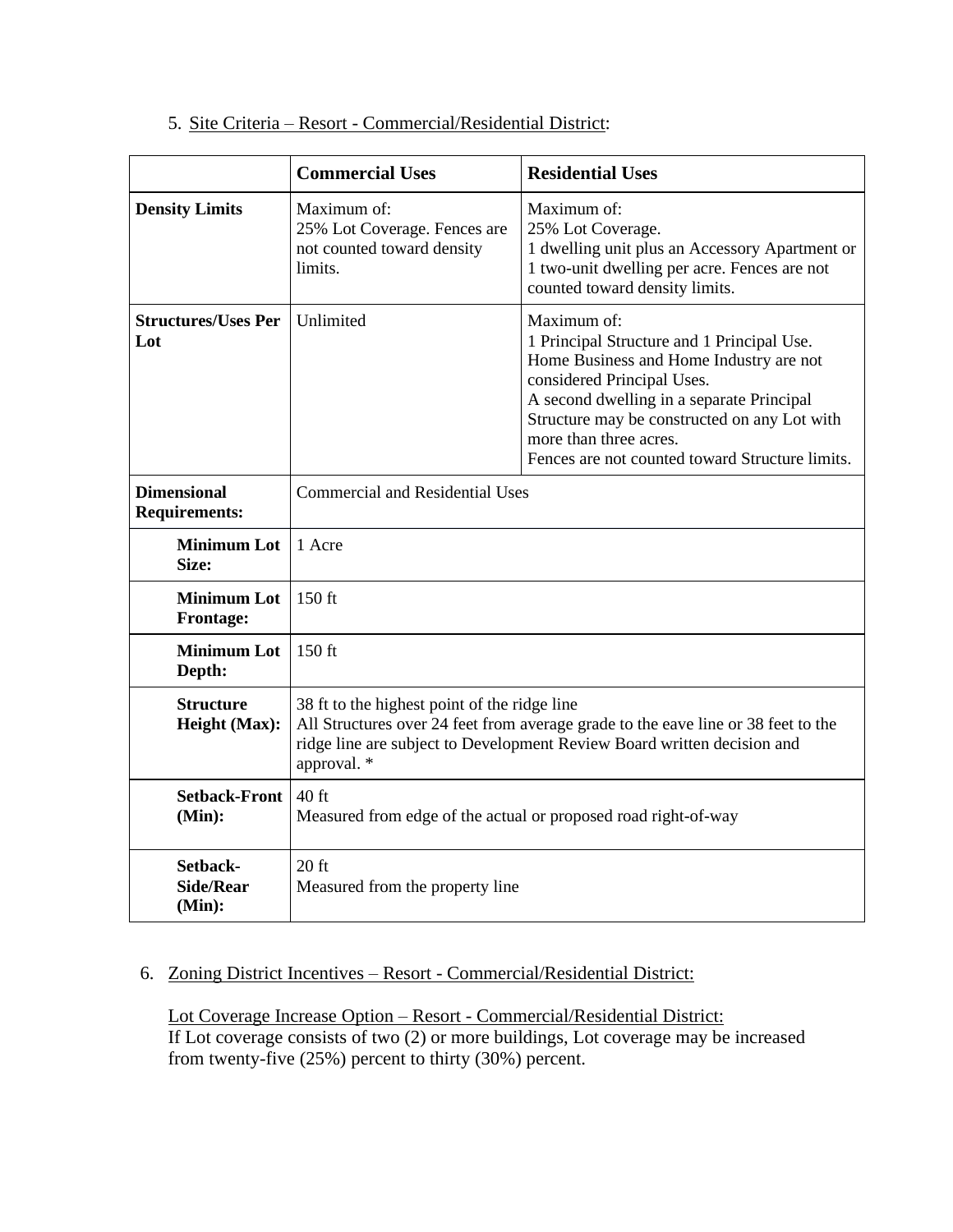Senior/ADA-Compliant Housing/Adult Living Community housing may be constructed, if approved, up to the maximum densities specified in Article VII, Section 733.

\*See Section 441 – 443 for Structure Height Maximum information and Section 706 (D) and 707 (C)(3) for special height limitations to Nonconforming Structures and Lots.

### **Section 460: Business Uses within a Dwelling or Accessory Structure**

Some businesses within a dwelling or Accessory Structure are allowed, meaning they do not require a Permit. Those not defined to be allowed will require a Permit and/or written decision and approval of the Development Review Board as a Conditional Use. These sections define which business Uses in a dwelling or Accessory Structure are allowed and which require a Permit as a Conditional Use.

# **Section 461: Criteria for Business Uses within a Dwelling or Accessory Structure**

There are three (3) categories of business Use within a dwelling or Accessory Structure: Home Occupation, Home Business, and Home Industry. All three (3) types of business Use within a dwelling or Accessory Structure shall meet the following criteria:

- A. The business Use must be primarily carried out by the resident and their family members who share the residence.
- B. The business has no more than three (3) full-time equivalent non-family member, nonresident employees.
- C. The Use is clearly incidental and secondary to the Use of the dwelling for residential purposes. The Use may take place in no more than 25% of the dwelling space or one thousand (1000) square feet, whichever is greater.
- D. The Use may also be carried out in all or in part of an Accessory Structure, up to a maximum of one thousand (1000) square feet.
- E. The Use may not change the external character of the dwelling.
- F. Any retail sales must be the business' own products and services or ancillary support products.
- G. For Home Business and Home Industry there must be adequate parking for client visits. On premises parking should be to the side and rear of the building if feasible. (See Section 462 below for Business Uses within a Home allowing for client visits.) Home Occupations, by definition, do not allow client visits with the exception of Open Studios as allowed below. As such, no additional parking is required for a Home Occupation.

# **Section 462: Determining the Type of Business Use within a Dwelling or Accessory Structure**

State Protection of Home Occupations: Vermont law protects the right of residents to "use a minor portion of a dwelling unit for **an occupation that is customary in residential areas** and **that does not have an undue adverse impact upon the character of the residential area** in which the dwelling is located." 24 V.S.A. § 4412(4)). Home Occupations are an allowed Use. There is no need to obtain a Permit. Further clarification of what is considered a Home Occupation follows.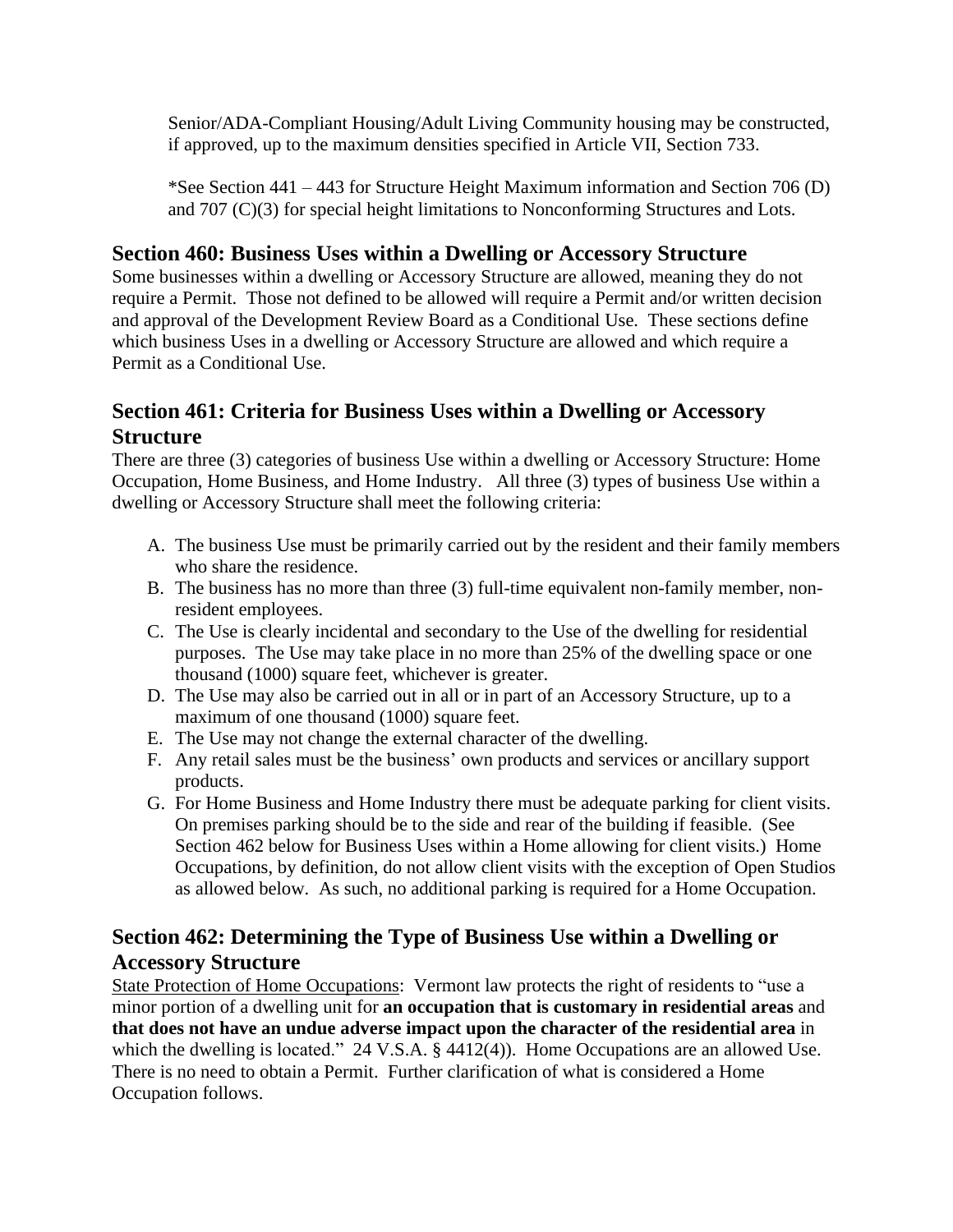Home Occupations: in compliance with state law 24 V.S.A. § 4412(4) Home Occupations not requiring a Permit will be conducted in a fashion that is invisible to the character, quality, and nature of the community and the neighborhood.

A business that is not customary to a residential area is not considered a Home Occupation. Businesses drawing customers, clients, or deliveries in excess of more than one (1) visit per day are not considered a Home Occupation under this ordinance.

In addition to the vehicular visits, a Home Occupation is allowed up to two (2) Open Studio events of up to three (3) days each per year.

Home Businesses and Home Industries: are those businesses within a dwelling or Accessory Structure that remain small in scale, using a minor portion of the dwelling or Accessory Structure, but may have impact on the residential area in which the dwelling and/or Accessory Structure is located. They differ in the size of their impact on the residential area in which the dwelling and/or Accessory Structure is located and the type of business being conducted. Both provide products and services created within the dwelling or Accessory Structure.

|                                                         | <b>Home Business</b>                                                                  | <b>Home Industry</b>                                                      |
|---------------------------------------------------------|---------------------------------------------------------------------------------------|---------------------------------------------------------------------------|
| <b>Expected daily client</b><br>and/or vehicular visits | Less than 5 daily client and/or $\vert$ Less than 10 daily client<br>vehicular visits | and/or vehicular visits                                                   |
| <b>Type of Business</b>                                 | Customary to a residential<br>area                                                    | Manufacturing or other<br>business not customary to a<br>residential area |

Client Visits and Type of Business for Home Business and Home Industry

Businesses meeting one or more criteria of a category will be considered to be within that class of Business within a home. A business need not meet both criteria.

Businesses within a Dwelling Requiring Development Review Board Written Decision and Approval: All business Use in a dwelling or Accessory Structure not falling within these three (3) categories or not meeting the criteria of Section 461 above will be a Conditional Use subject to Development Review Board written decision and approval.